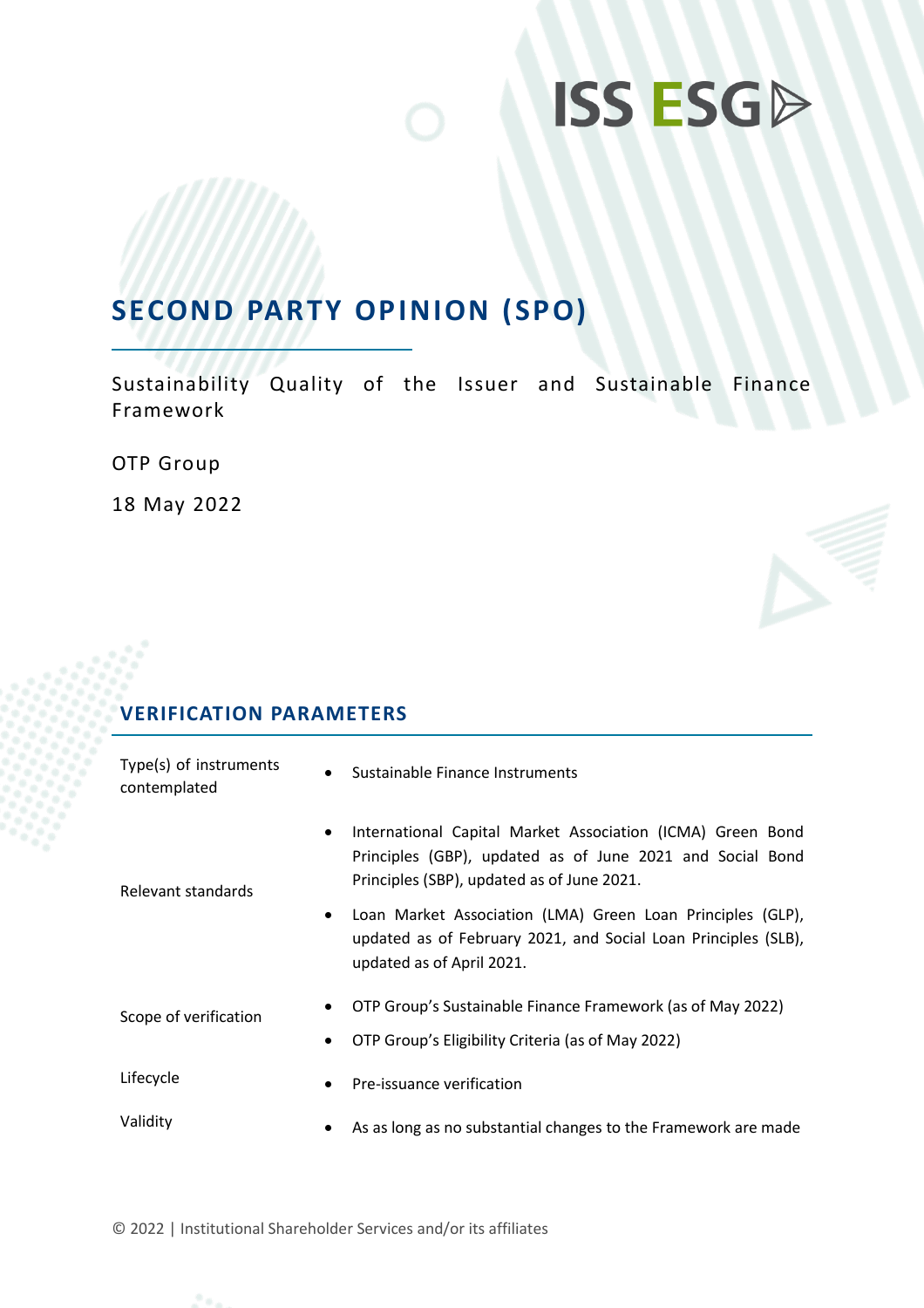

## **CONTENTS**

| PART I: SUSTAINABLE FINANCE INSTRUMENTS LINK TO OTP'S SUSTAINABILITY STRATEGY 5  |
|----------------------------------------------------------------------------------|
|                                                                                  |
| B. CONSISTENCY OF SUSTAINABLE FINANCE INSTRUMENTS WITH OTP'S SUSTAINABILITY      |
| PART II: ALIGNMENT WITH GREEN BOND PRINCIPLES, GREEN LOAN PRINCIPLE, SOCIAL BOND |
|                                                                                  |
| A. CONTRIBUTION OF THE SUSTAINABLE FINANCE INSTRUMENTS TO THE UN SDGs  19        |
| B. MANAGEMENT OF ENVIRONMENTAL & SOCIAL RISKS ASSOCIATED WITH THE ELIGIBILITY    |
|                                                                                  |
|                                                                                  |
|                                                                                  |
|                                                                                  |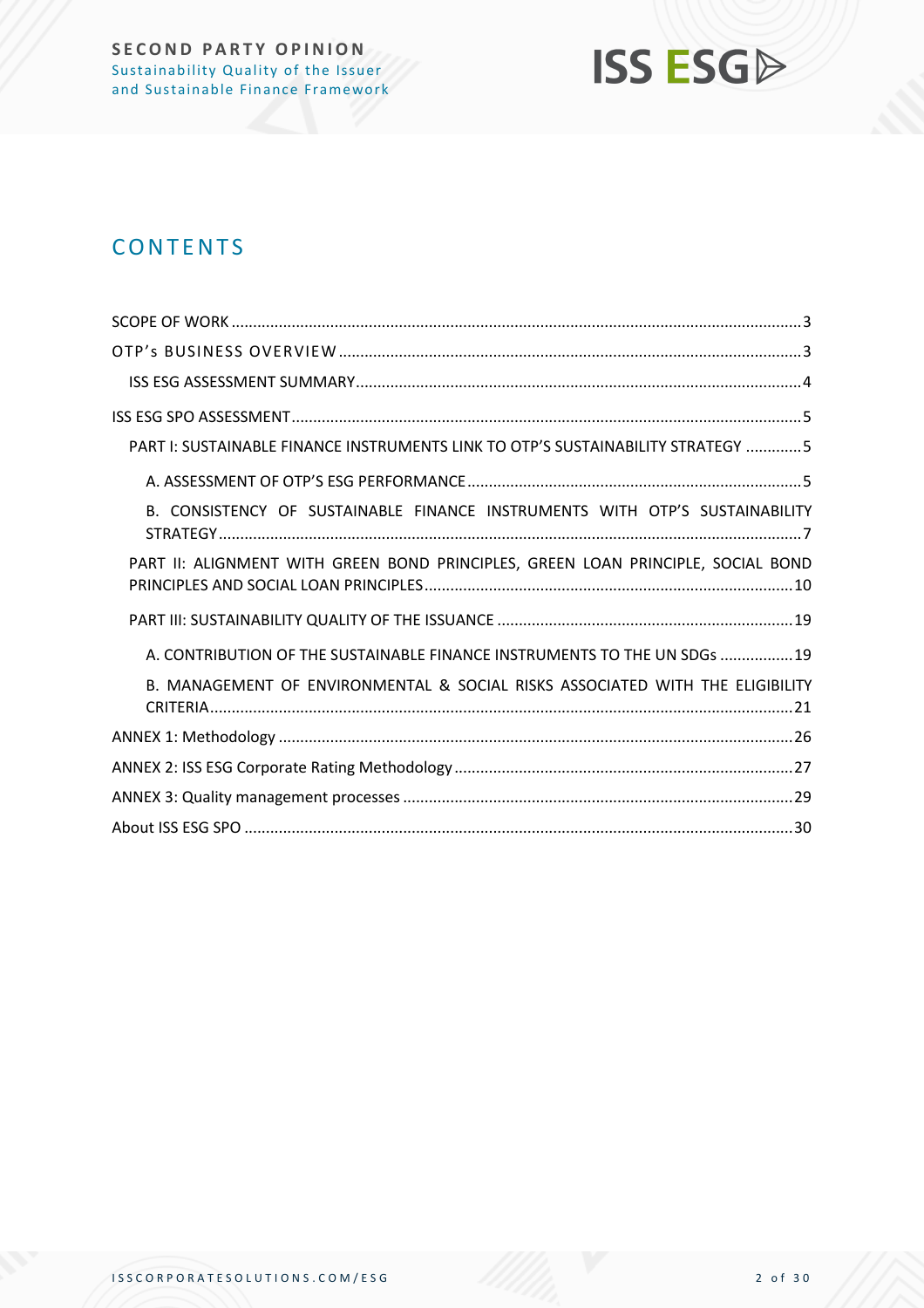

### <span id="page-2-0"></span>SCOPE OF WORK

OTP Group ("the Issuer" or "OTP") commissioned ISS ESG to assist with its Sustainable Finance Instruments by assessing three core elements to determine the sustainability quality of the instrument:

- 1. Sustainable Finance Instruments link to OTP's sustainability strategy drawing on OTP's overall sustainability profile and issuance-specific Use of Proceeds categories.
- 2. OTP's Sustainable Finance Framework (as of May 2022 ) benchmarked against the International Capital Market Association's (ICMA) Green Bond Principles (GBP) and Social Bond Principles (SBP) as well as the Loan Market Association (LMA) Green Loan Principles (GLP) and Social Loan Principles (SLP).
- 3. The Eligibility Criteria whether the projects contribute positively to the UN SDGs and perform against ISS ESG's issue-specific key performance indicators (KPIs) (See Annex 1).

## <span id="page-2-1"></span>OTP's BUSINESS OVERVIEW

OTP Bank is a Hungary-based financial institution that provides traditional banking operations in three segments: retail, corporate and private banking. The company offers financing solutions for the creation of energy-efficient homes, loans for renewable energy projects, minority and female entrepreneurs, as well as subsidised mortgage loans for disadvantaged groups.

OTP Group provides its universal financial services through several subsidiaries. In Hungary traditional banking operations are performed by OTP Bank while specialized services, including car leasing, investment funds are developed and offered by the Bank's subsidiaries.

OTP Bank offers financial services to retail, private banking, micro and small business, medium and large corporations, as well as municipality clients through both its branch network and its developing digital channels. OTP Bank's corporate business focuses primarily on lending to SMEs.

The Bank provides comprehensive retail and corporate banking services: its activities include deposit collection from customers and raising money from the money and capital markets. On the asset side, OTP Bank offers mortgage loans, consumer credits, working capital and investment loans to companies, as well as loans to municipalities, whereas its liquidity reserves are invested in money and capital market instruments. Moreover, the Bank provides a wide range of state-of-the-art services, including wealth management, investments services, payment services, treasury and other services.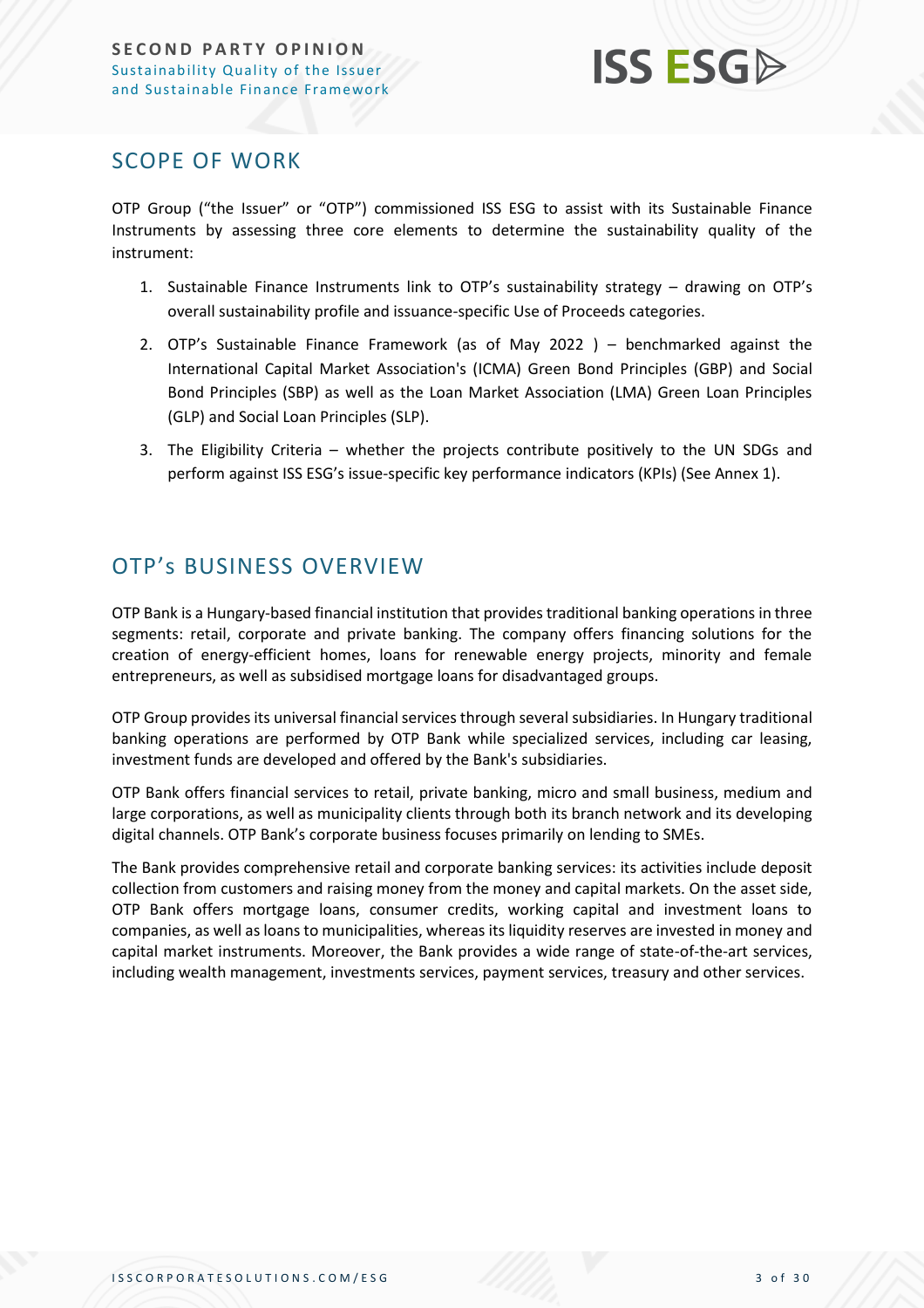## **ISS ESG**

## <span id="page-3-0"></span>ISS ESG ASSESSMENT SUMMARY

| <b>SPO SECTION</b>                                                                                                      | <b>SUMMARY</b>                                                                                                                                                                                                                                                                                                                                                                                                                                                                                                                                                                                                                                                                                                                                                                                                                                                                | <b>EVALUATION</b> <sup>1</sup>                            |
|-------------------------------------------------------------------------------------------------------------------------|-------------------------------------------------------------------------------------------------------------------------------------------------------------------------------------------------------------------------------------------------------------------------------------------------------------------------------------------------------------------------------------------------------------------------------------------------------------------------------------------------------------------------------------------------------------------------------------------------------------------------------------------------------------------------------------------------------------------------------------------------------------------------------------------------------------------------------------------------------------------------------|-----------------------------------------------------------|
| Part 1:<br><b>Sustainable</b><br><b>Finance</b><br><b>Instruments</b><br>link to issuer's<br>sustainability<br>strategy | According to the ISS ESG Corporate Rating published on 19.04.2022,<br>the issuer shows a moderate sustainability performance against the<br>industry peer group on key ESG issues faced by the Commercial Banks<br>& Capital Markets industry. The Issuer ranks 139 <sup>th</sup> out of 299<br>companies within its sector.<br>The Use of Proceeds financed through this Sustainable Finance<br>Instruments are consistent with the issuer's sustainability strategy and<br>material ESG topics for the issuer's industry. The rationale for issuing<br>Sustainable Finance Instruments is clearly described by the issuer.                                                                                                                                                                                                                                                  | Consistent<br>with issuer's<br>sustainability<br>strategy |
| Part 2:<br>Alignment<br>with GBP,<br>SBP, GLP, and<br><b>SLP</b>                                                        | The issuer has defined a formal concept for its Sustainable Finance<br>Instruments regarding use of proceeds, processes for project<br>evaluation and selection, management of proceeds and reporting. This<br>concept is in line with the ICMA GBP and SBP as well as the LMA GLP<br>and SLP.                                                                                                                                                                                                                                                                                                                                                                                                                                                                                                                                                                                | <b>Aligned</b>                                            |
| Part 3:<br><b>Sustainability</b><br>quality of the<br>Eligibility<br><b>Criteria</b>                                    | The overall sustainability quality of the Eligibility Criteria in terms of<br>sustainability benefits, risk avoidance and minimization is good based<br>upon the ISS ESG assessment. The Sustainable Finance Instruments will<br>(re-)finance eligible asset categories which include: renewable energy,<br>green buildings, clean transportation, and Employment generation,<br>and programs designed to prevent and/or alleviate unemployment<br>stemming from socioeconomic crises.<br>Those use of proceeds categories have a positive contribution to SDGs<br>7 'Affordable and clean energy', SDGs 8 'Decent Work and Economic<br>Growth' and 13 'Climate action' as well as limited contribution to SDGs<br>11 'sustainable cities and communities'. The environmental and social<br>risks associated with those use of proceeds categories have been well<br>managed. | <b>Positive</b>                                           |

<sup>1</sup> ISS ESG's evaluation is based on OTP Group's Sustainable Finance Framework and Eligibility Criteria (as of May 2022), and on the ISS ESG Corporate Rating updated on the 19.04.2022 and applicable at the SPO delivery date.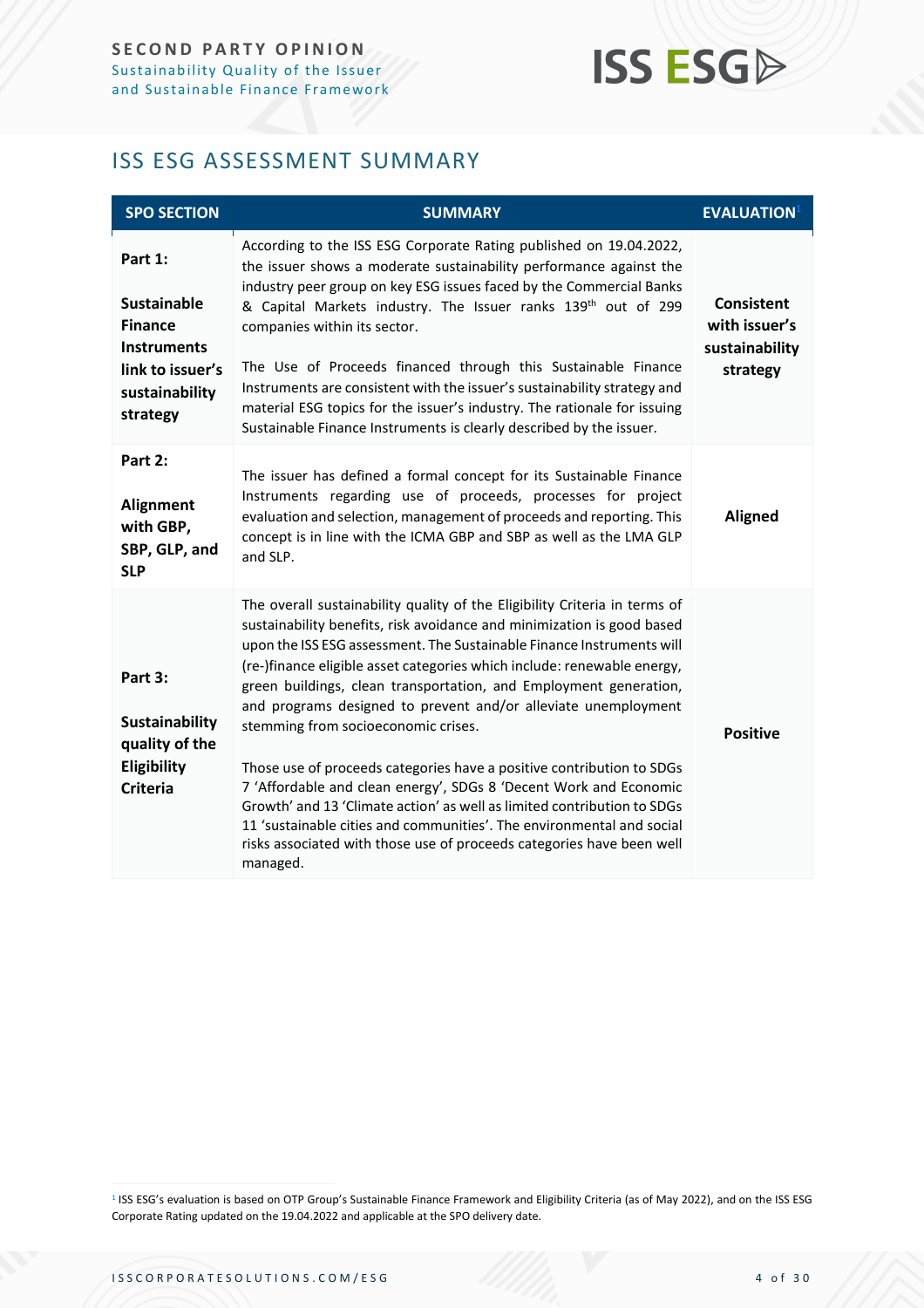### <span id="page-4-0"></span>ISS ESG SPO ASSESSMENT

### <span id="page-4-1"></span>**PART I: SUSTAINABLE FINANCE INSTRUMENTS LINK TO OTP'S SUSTAINABILITY STRATEGY**

#### <span id="page-4-2"></span>A. ASSESSMENT OF OTP'S ESG PERFORMANCE

The ISS ESG Corporate Rating provides material and forward-looking environmental, social and governance (ESG) data and performance assessments.

| COMPANY          | INDUSTRY                                            | <b>DECILE RANK</b> | TRANSPARENCY LEVEL |
|------------------|-----------------------------------------------------|--------------------|--------------------|
| <b>OTP Group</b> | Commercial<br><b>Banks &amp; Capital</b><br>Markets |                    | <b>HIGH</b>        |

This means that the company currently shows a moderate sustainability performance against peers on key ESG issues faced by the Commercial Banks & Capital Markets industry as it obtains a Decile Rank relative to its industry group of 5, given that a decile rank of 1 indicates highest relative ESG performance out of 10.

#### *ESG performance*

As of 18.05.2022, this rating places OTP 139<sup>th</sup> out of 299 companies rated by ISS ESG in the Commercial Banks & Capital Markets industry.

Key challenges faced by companies in this industry in terms of sustainability management are displayed in the chart on the right, as well as the issuer's performance against those key challenges in comparison to the average industry peers' performance.

#### **Key Issue Performance**



#### *Sustainability Opportunities*

OTP Bank is a Hungary-based financial institution that provides traditional banking operations in three segments: retail, corporate and private banking. The company offers financing solutions for the creation of energy efficient homes, loans for renewable energy projects, minority and female entrepreneurs, as well as subsidised mortgage loans for disadvantaged groups. The aforementioned products do not constitute the majority of the business of the company.

#### *Sustainability Risks*

In the financial services sector, the main sustainability challenges are in the lending and investment banking, and asset management businesses. OTP Bank does not demonstrate the integration of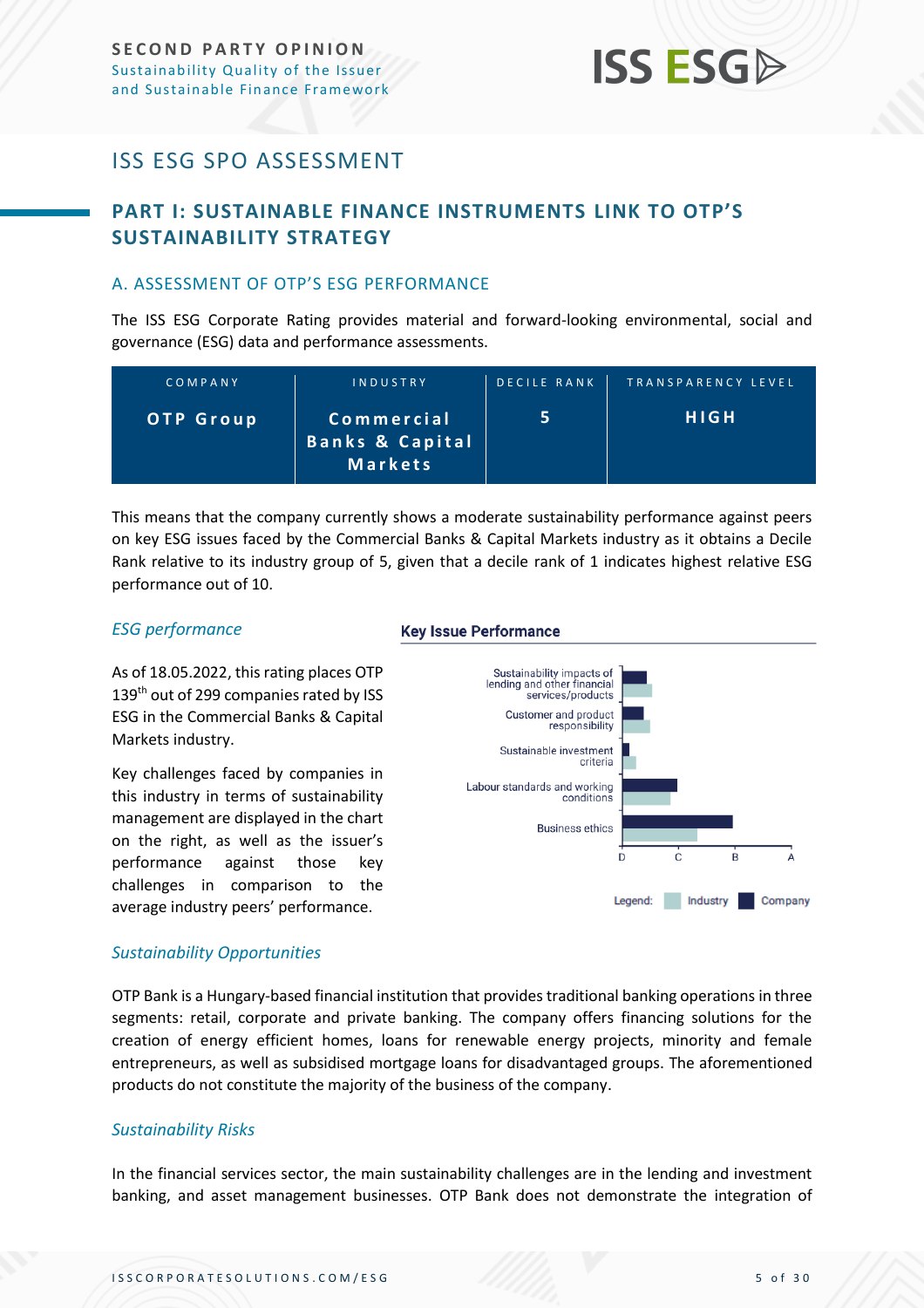

comprehensive environmental and social guidelines into its lending  $2$  and asset management businesses. The company manages single risks arising from marketing and sales activities. OTP Bank has established a group-wide code of conduct covering almost all-important compliance issues in general terms. In addition, the company conducts compliance trainings, facilitates non-compliance reporting and protects whistleblowers.

#### *Governance opinion*

Regarding OTP Bank's governance structure, the independence of the company's chairman of the supervisory board, Tibor Tolnay (as at March 25, 2022), is limited, as he has served on the board for more than 12 years. Furthermore, less than a majority of the supervisory board members are independent. The supervisory board has established a committee in charge of audit, composed to 50% of independent members and a nomination committee composed of 33% of independent members.<sup>3</sup> There is no remuneration committee on the supervisory board level in place, but ESG targets are integrated to some extent into executive compensation schemes. The company discloses its remuneration policy for executives, including long-term components, which could incentivise sustainable value creation.

Regarding OTP Bank's sustainability governance, the company is yet to establish a supervisory board level sustainability committee, however, there is an executive level ESG Committee reporting directly to the Board of Directors. OTP Bank has established a group-wide code of conduct covering issues such as antitrust violations, insider dealings and conflicts of interest in general terms. In addition, the company conducts compliance trainings, facilitates non-compliance reporting, and protects whistleblowers.

#### *Sustainability impact of products and services portfolio*

*Using a proprietary methodology, ISS ESG assessed the contribution of client's current products and services portfolio to the Sustainable Development Goals defined by the United Nations (UN SDGs). This analysis is limited to the evaluation of final product characteristics and does not include practices along the company's production process.* 

*ISS ESG determined that, based on the information provided by the company, its overall business model has no net impact (contribution and/or obstruction) to the UN SDGs.*

#### *Breaches of international norms and ESG controversies*

As of 19 April 2022, the company is not facing any severe controversy.

<sup>&</sup>lt;sup>2</sup> For more detail, please refer to OTP' Green loan framework - [Link](https://www.otpbank.hu/static/portal/sw/file/Green_loan_framework_ENG_20220301.pdf)

 $3$  According to the EC recommendation 2005/162/EC's definition of independence provides that in order to remain independent, a nonexecutive director should have served on the board for no more than **12** years. ISS follows the EC recommendation and applies stricter tenure limits where recommended by local corporate governance codes or established by local best practices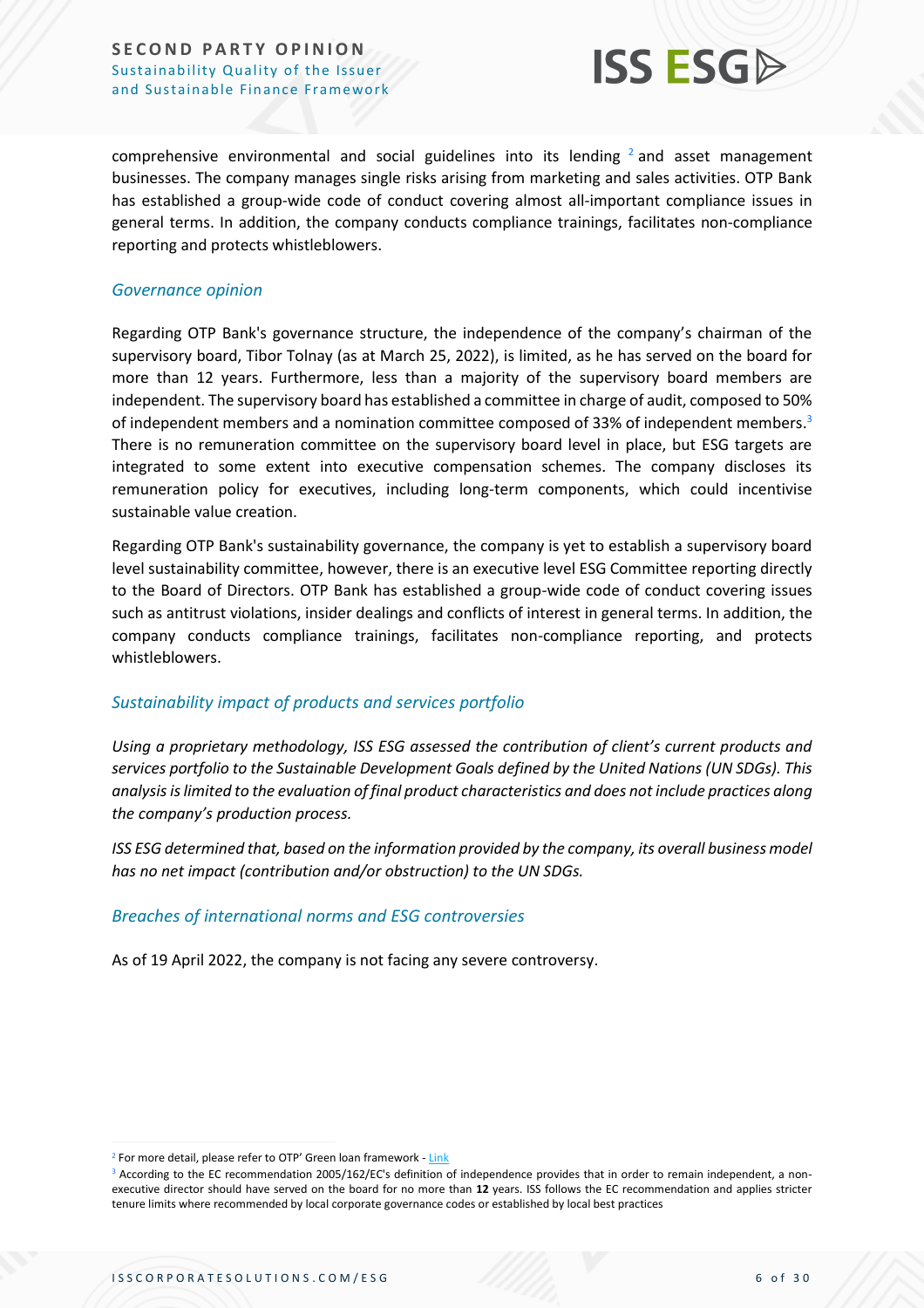

#### <span id="page-6-0"></span>B. CONSISTENCY OF SUSTAINABLE FINANCE INSTRUMENTS WITH OTP'S SUSTAINABILITY STRATEGY

#### *Key sustainability objectives and priorities defined by the issuer*

OTP Group states to consider sustainability a high priority in order to avoid negative environmental and social impacts. The Group's responsibility for sustainable development starts with its business activities; OTP contributes to a financial infrastructure that is key to a well-functioning society by reducing risks and help achieve a more sustainable future by creating business opportunities. In addition to economic considerations, business ethical, social and environmental risks are incorporated into business decision-making, business development and operations, according to the bank.

OTP Group states to approach ESG from three main perspectives: as a responsible service provider, as a responsible employer and as a responsible social actor. In addition to business opportunities, its strategy includes the management of relevant risks as well as social and corporate governance objectives. The strategy covers the period up to 2024, and its goal is to achieve full ESG integration at group level.

|                                 | <b>Short term</b>                    | Long term                            |
|---------------------------------|--------------------------------------|--------------------------------------|
|                                 | Green credit portfolio by 2022:      | Green credit portfolio by 2025:      |
| <b>Building the</b>             | Corporate: HUF 150 billion           | Corporate: HUF 1,000 billion         |
| green book                      | $\checkmark$ Retail: HUF 80 billion  | $\checkmark$ Retail: HUF 500 billion |
| Green<br>products on<br>markets | 5 products by 2022                   | Green products in all segments       |
| <b>Reducing own</b>             | OTP Bank (Hungary) Carbon neutrality | Carbon neutrality strategy on group  |
| emissions                       | by the end of 2022                   | level                                |
| <b>Transparent</b>              | Member of UN's Principles for        | OTP to be part of DJSI ESG index by  |
| responsibility                  | Responsible Banking Initiative       | 2025                                 |

ESG Goals

OTP's Recent developments in the ESG program

- Green Mortgage Bonds
- Retail Green Home Program
- Launching Corporate Green Lending
- Singing UN Principles for Responsible Banking (PRB) in October 2021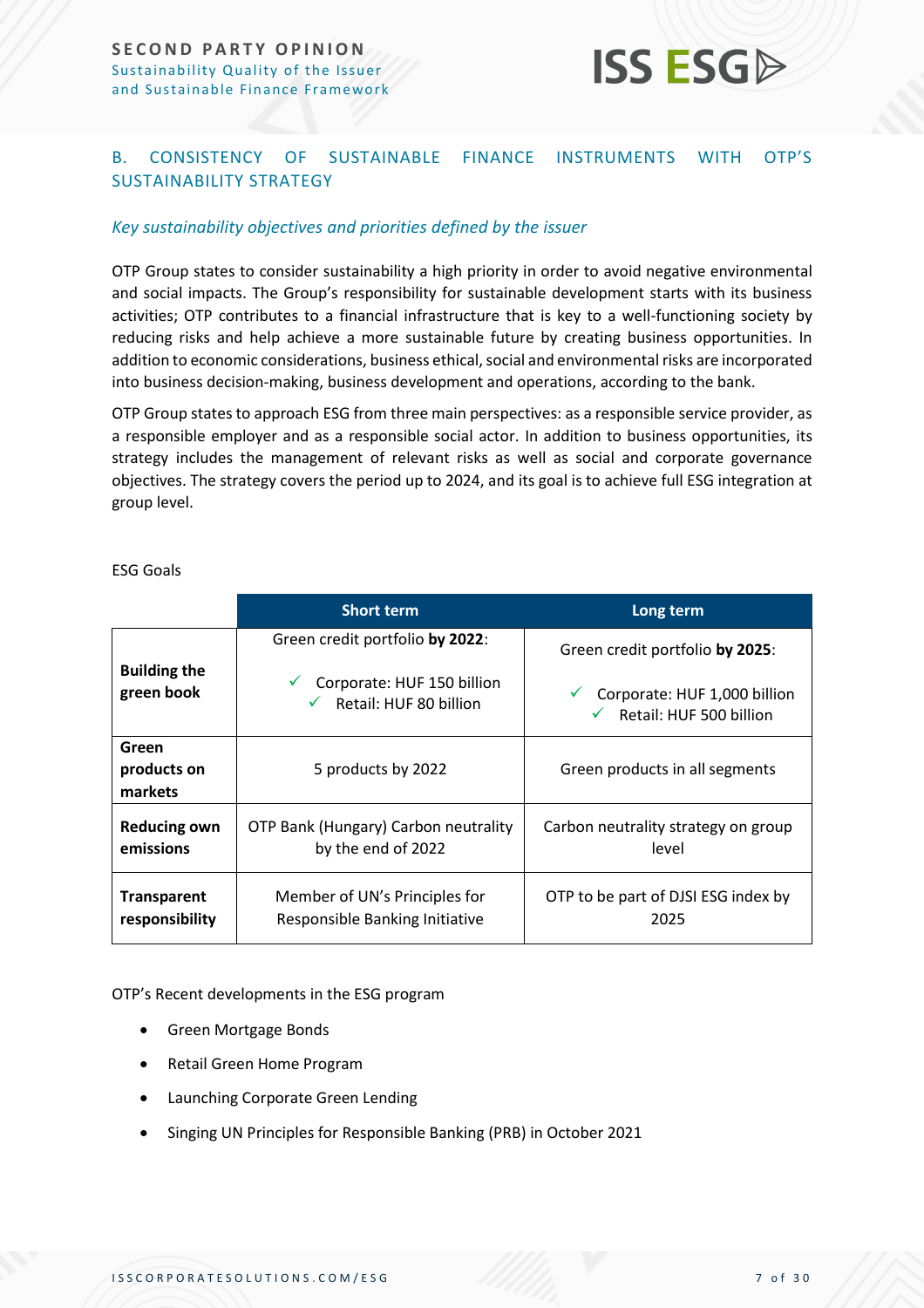

Meanwhile, OTP Group states to focus on the following areas for its sustainable pathway

- Households and residential communities
- Micro, small and medium-sized business customers
- Large corporate projects with environmental benefits
- Agro sector customers

#### *Rationale for issuance*

OTP has a number of track records in the sustainable finance market. In 2021, OTP Mortgage Bank was the first to issue a green mortgage bond on the Hungarian market, a total of HUF 10.08 billion bids were submitted by capital market participants at the auction, of which the issuer accepted HUF 5.02 billion. The second issue of HUF 90 billion was completed on 5 October 2021. Also, OTP Bank was amongst the first banks to join the Funding for Growth Scheme (FGS) Green Home Program in October 2021 which was launched by the National Bank of Hungary (NBH), OTP Bank has Contracted amount of Green Housing loans: HUF 21 billion Validated Green Housing loans: HUF 4 billion. Furthermore, OTP Bank has started green lending in selected sectors renewable energy, electromobility, agriculture and commercial real estate. Validated corporate green loans and green bonds: HUF 67.5 billion

The aim of issuing Sustainable Finance Instruments is to finance and refinance projects which enable the transition to a low carbon and climate resilient economy, and/or provide positive societal impact and to mitigate social problems, as OTP Group is publicly committed to promoting sustainable business activities in the industry sectors and regions where the bank is operating, promoting further investments into environmentally and socially sustainable assets that will assist in reaching the targets set forth by the Paris Climate Agreement and the UN SDGs.

#### *Contribution of Use of Proceeds categories to sustainability objectives and priorities*

ISS ESG mapped the Use of Proceeds categories financed under this Sustainable Finance Instruments with the sustainability objectives defined by the issuer, and with the key ESG industry challenges as defined in the ISS ESG Corporate Rating methodology for the Commercial Banks & Capital Markets industry. Key ESG industry challenges are key issues that are highly relevant for a respective industry to tackle when it comes to sustainability, e.g. climate change and energy efficiency in the buildings sector. From this mapping, ISS ESG derived a level of contribution to the strategy of each Use of Proceeds categories.

| <b>USE OF PROCEEDS</b><br><b>CATEGORY</b> | <b>SUSTAINABILITY OBJECTIVES</b><br><b>FOR THE ISSUER</b> | <b>KEY ESG INDUSTRY</b><br><b>CHALLENGES</b> | <b>CONTRIBUTION</b>                     |
|-------------------------------------------|-----------------------------------------------------------|----------------------------------------------|-----------------------------------------|
| Renewable<br><b>Energy</b>                |                                                           |                                              | Contribution to a<br>material objective |
| Clean<br><b>Transportation</b>            |                                                           |                                              | Contribution to a<br>material objective |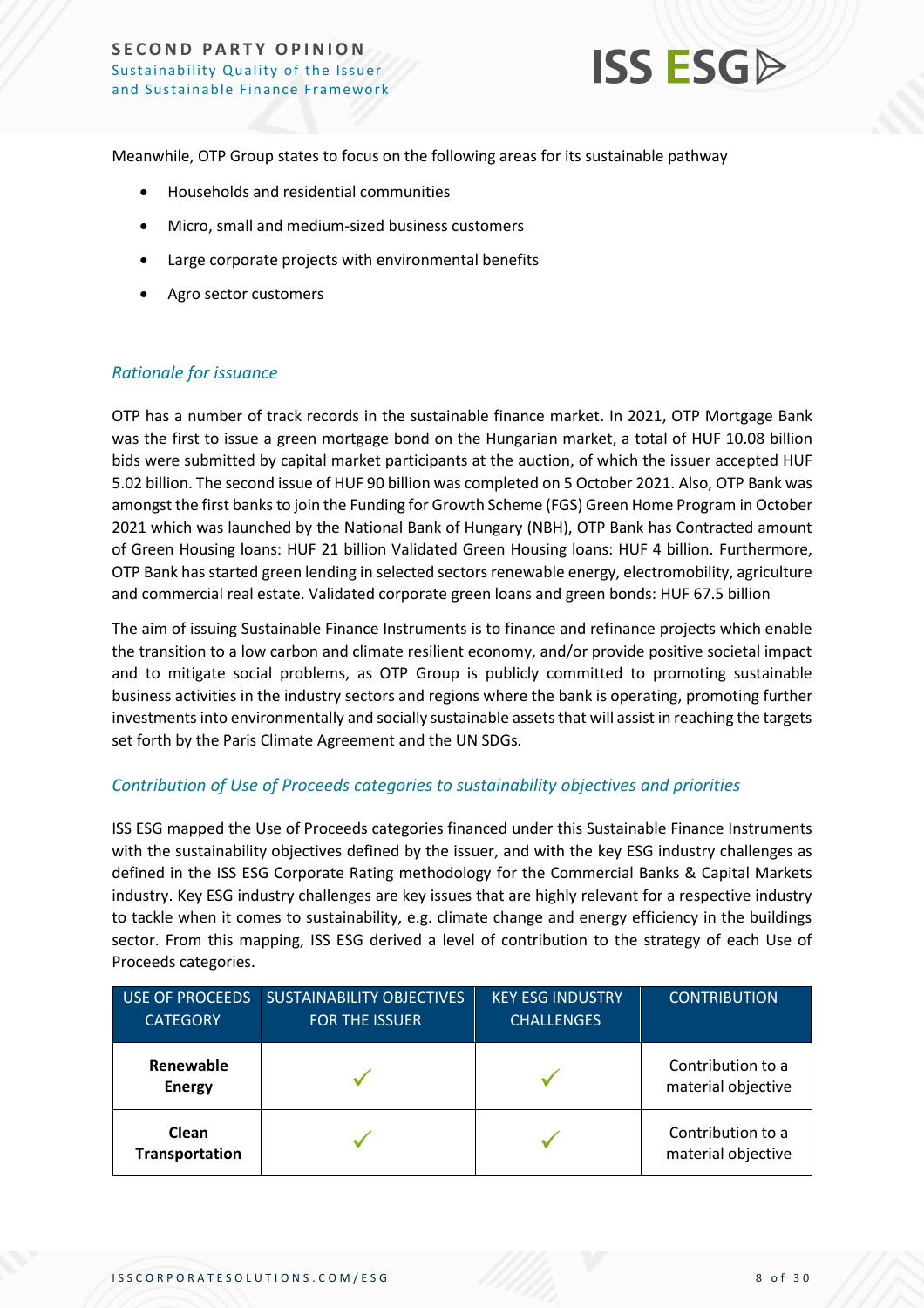

| <b>Green Buildings</b>                                                                                                                                     |  | Contribution to a<br>material objective |
|------------------------------------------------------------------------------------------------------------------------------------------------------------|--|-----------------------------------------|
| <b>Employment</b><br>generation, and<br>programs<br>designed to<br>prevent and/or<br>alleviate<br>unemployment<br>stemming from<br>socioeconomic<br>crises |  | Contribution to a<br>material objective |

**Opinion:** *ISS ESG finds that the Use of Proceeds financed through the instruments are consistent with the issuer's sustainability strategy and material ESG topics for the issuer's industry. The rationale for issuing sustainable finance instruments is clearly described by the issuer.*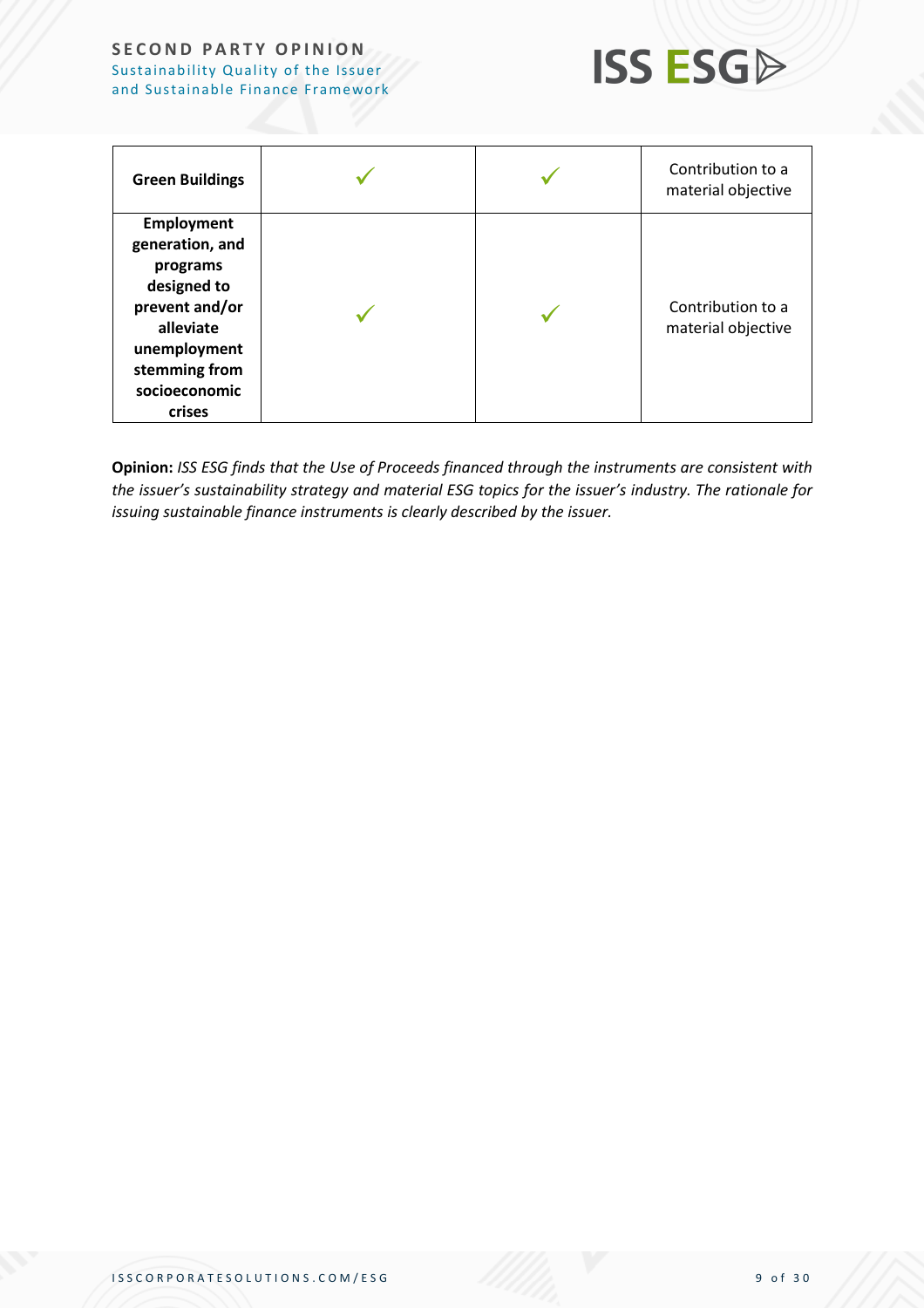<span id="page-9-1"></span>

### <span id="page-9-0"></span>**PART II: ALIGNMENT WITH GREEN BOND PRINCIPLES, GREEN LOAN PRINCIPLE, SOCIAL BOND PRINCIPLES AND SOCIAL LOAN PRINCIPLES**

#### **1. Use of Proceeds**

#### **FROM ISSUER'S FRAMEWORK**

An amount equal to the net proceeds from Sustainable Finance Instruments issued by OTP Group will be used to finance and/or refinance a portfolio of "Eligible Loans" as defined by the Eligibility Criteria in this Framework.

For clarification purposes, Sustainable Finance Instruments will not be used to finance loans to fossil energy generation, nuclear energy generation, weapons and defence, mining, gambling or tobacco.

#### **Green Eligible Categories**<sup>4</sup>

| <b>GBP/GLP</b><br><b>Category</b> | <b>Description Eligible Green Loans: Eligibility Criteria</b>                                                                                                                                                                                                                                                                                                                                                                                                                                                                                                                                                                                                                                                                                                                                                                                                                                          |
|-----------------------------------|--------------------------------------------------------------------------------------------------------------------------------------------------------------------------------------------------------------------------------------------------------------------------------------------------------------------------------------------------------------------------------------------------------------------------------------------------------------------------------------------------------------------------------------------------------------------------------------------------------------------------------------------------------------------------------------------------------------------------------------------------------------------------------------------------------------------------------------------------------------------------------------------------------|
| Green<br>Buildings <sup>5</sup>   | Financing and/or refinancing new or existing buildings:<br>Buildings built before 31 December 2020 with EPC label $\geq$ "A"<br>Buildings built before 31 December 2020 belonging to the top 15% of<br>the national building stock based on primary energy demand (PED) $6$<br>Buildings built after 31 December 2020 with energy performance at<br>least 10% better than the threshold for Nearly Zero-Energy Buildings<br>("NZEB") in the local market<br>Buildings that have been refurbished resulting in a reduction of<br>٠<br>primary energy demand of at least a 30% <sup>7</sup><br>New, existing or refurbished commercial buildings which received at<br>least one of the following certifications:<br>BREEAM "Very Good" or above<br>×.<br>LEED "Gold" or above<br>HQE "Excellent" or above<br>$\sim$<br>Other equivalent internationally recognized Green Building<br>×<br>certifications |
| Renewable<br><b>Energy</b>        | Financing and/or refinancing of the production of renewable energy:<br>Electricity generation from                                                                                                                                                                                                                                                                                                                                                                                                                                                                                                                                                                                                                                                                                                                                                                                                     |

<sup>4</sup> Use of Proceeds sections under Green Eligible Categories applicable to OTP Group members within: Hungary, Bulgaria, Slovenia, Croatia, Serbia, Montenegro, Romania and Albania.

<sup>5</sup> OTP focuses on the main technical screening criteria of the EU Climate Delegate Act and, where possible, OTP may report on compliance with the remaining technical screening criteria as well Do No Significant Harm (DNSH) criteria.

<sup>6</sup> OTP may engage external consultants to define the top 15% and NZEB-10% in the context of the national building stock in the countries where any eligible green building assets are located. In countries where there is no definition of NZEB or there is no practical solution to implement NZEB, OTP may choose to rely on the top 15% approach.

 $7$  The energy performance before the renovation can be based on actual or reference energy data, energy labels or estimated energy use based on the building regulation that was applicable in the building year of the building.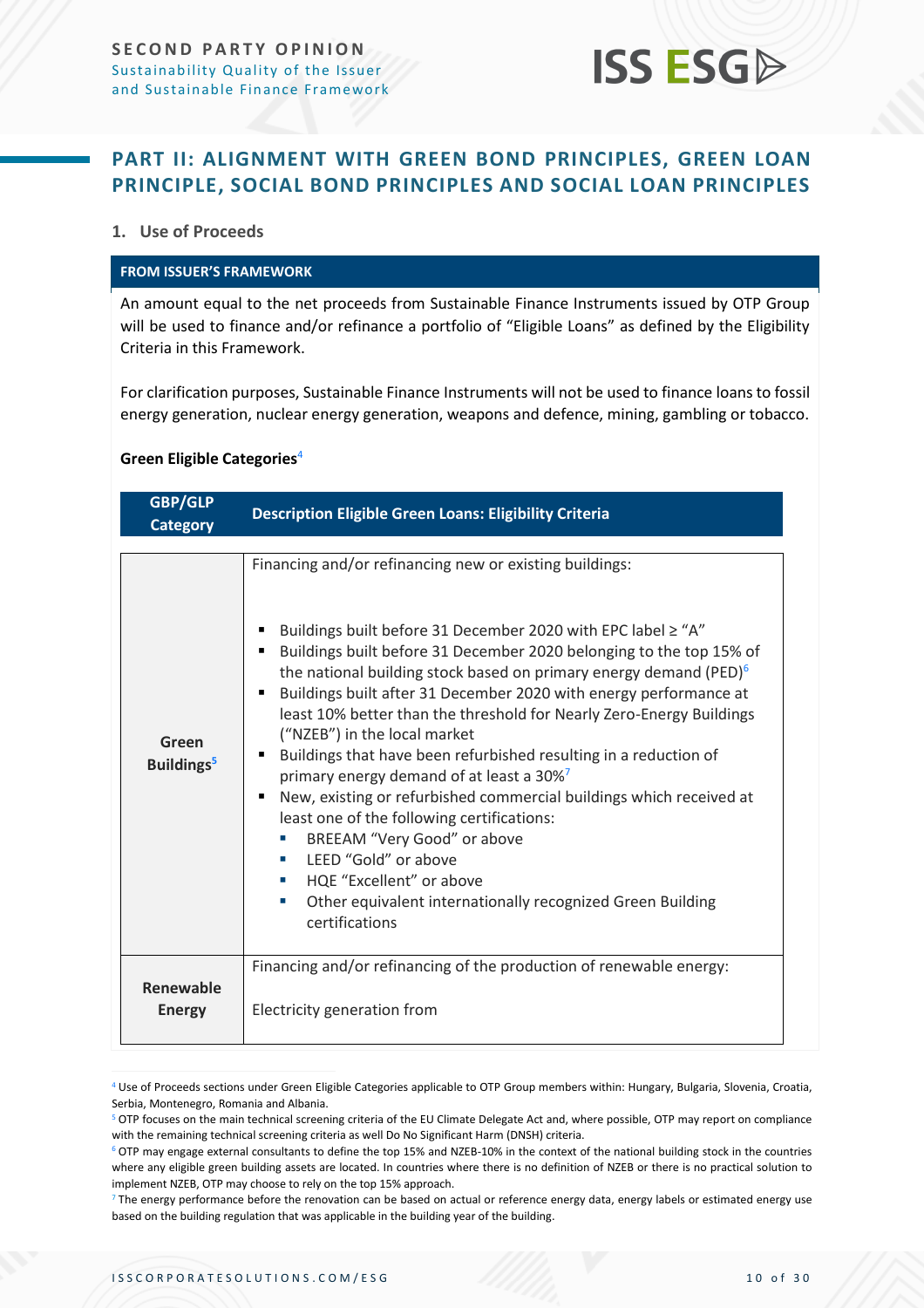

|                         | Solar power: Photovoltaics (PV), concentrated solar power (CSP) and<br>solar thermal facilities<br>Wind power: Onshore and offshore wind energy generation facilities<br>٠<br>and other emerging technologies, such as wind tunnels and cubes<br>Geothermal power: Geothermal energy projects with life cycle<br>٠<br>emissions of less than 100g CO2e/kWh<br>Hydropower: Small-scale hydropower projects (less than 25MW) with<br>either<br>Life cycle emissions of less than $100g \text{ CO}_2/kWh$ or<br>Power density greater than $5W/m^2$ or<br>ш<br>The electricity generation facility is a run of river plant and<br>$\mathcal{L}_{\mathcal{A}}$ |  |
|-------------------------|------------------------------------------------------------------------------------------------------------------------------------------------------------------------------------------------------------------------------------------------------------------------------------------------------------------------------------------------------------------------------------------------------------------------------------------------------------------------------------------------------------------------------------------------------------------------------------------------------------------------------------------------------------|--|
|                         | does not have an artificial reservoir                                                                                                                                                                                                                                                                                                                                                                                                                                                                                                                                                                                                                      |  |
|                         | Loans to finance or refinance, establishment, acquisition, expansion,<br>upgrades, maintenance and operation of low carbon vehicles and related<br>infrastructures.                                                                                                                                                                                                                                                                                                                                                                                                                                                                                        |  |
|                         | Low-carbon vehicles and rail rolling stock                                                                                                                                                                                                                                                                                                                                                                                                                                                                                                                                                                                                                 |  |
| Clean<br>Transportation | Fully Electric, Hydrogen or otherwise zero-emission passenger<br>ш<br>vehicles                                                                                                                                                                                                                                                                                                                                                                                                                                                                                                                                                                             |  |
|                         | Electrified rail transportation for passenger and freight (e.g.<br>$\mathcal{L}_{\mathcal{A}}$<br>light rail transit, metro, tram, trolleybus, bus and wagons)<br>Low-carbon transportation infrastructure:                                                                                                                                                                                                                                                                                                                                                                                                                                                |  |
|                         | EV charging, electrified railway, hydrogen fuelling stations<br>ш                                                                                                                                                                                                                                                                                                                                                                                                                                                                                                                                                                                          |  |

### **Social Eligible Category**<sup>8</sup>

| <b>SBP/SLP</b><br><b>Category</b>                                                                                                                                                                                                 | <b>Eligible</b><br><b>Description</b><br><b>Social</b><br>Loans:<br><b>Eligibility Criteria</b>                                                                                                                                                                                                                                                                                                                                              | <b>Social benefits</b>                                                                                                                                      | <b>Target groups</b>                                     |
|-----------------------------------------------------------------------------------------------------------------------------------------------------------------------------------------------------------------------------------|----------------------------------------------------------------------------------------------------------------------------------------------------------------------------------------------------------------------------------------------------------------------------------------------------------------------------------------------------------------------------------------------------------------------------------------------|-------------------------------------------------------------------------------------------------------------------------------------------------------------|----------------------------------------------------------|
| <b>Employment</b><br>Generation,<br>and<br><b>Programmes</b><br>designed to<br>prevent and/or<br>alleviate<br>unemployment<br>stemming from<br>socioeconomic<br>crises,<br>including<br>through the<br>potential<br>effect of SME | credits to<br>finance<br>and<br>and<br>Loans<br>refinance SMEs.<br>Loans dedicated to the financing of<br>٠<br>SMEs, meeting the following<br>criteria:<br>SMEs as per EU<br>×.<br>Commission definition <sup>9</sup><br>SMEs are subject to<br>×.<br>negative screening as per<br><b>SMEs Loans Exclusion List</b><br>(see appendix 1)<br>SMEs must be located in<br>socioeconomically<br>disadvantanged areas in<br>the countries the bank | Employment<br>generation<br>and<br>retention<br>Reduction of social<br>economic<br>and<br>inequalities<br>Foster<br>economic<br>growth in deprived<br>areas | SMEs in socio-<br>economically<br>disadvantaged<br>areas |

8 Use of Proceeds sections under Social Eligible Categories applicable to OTP Group members within: Hungary, Bulgaria, Slovenia, Croatia, Serbia, Montenegro, Romania and Albania.

<sup>9</sup> https://ec.europa.eu/growth/smes/sme-definition\_en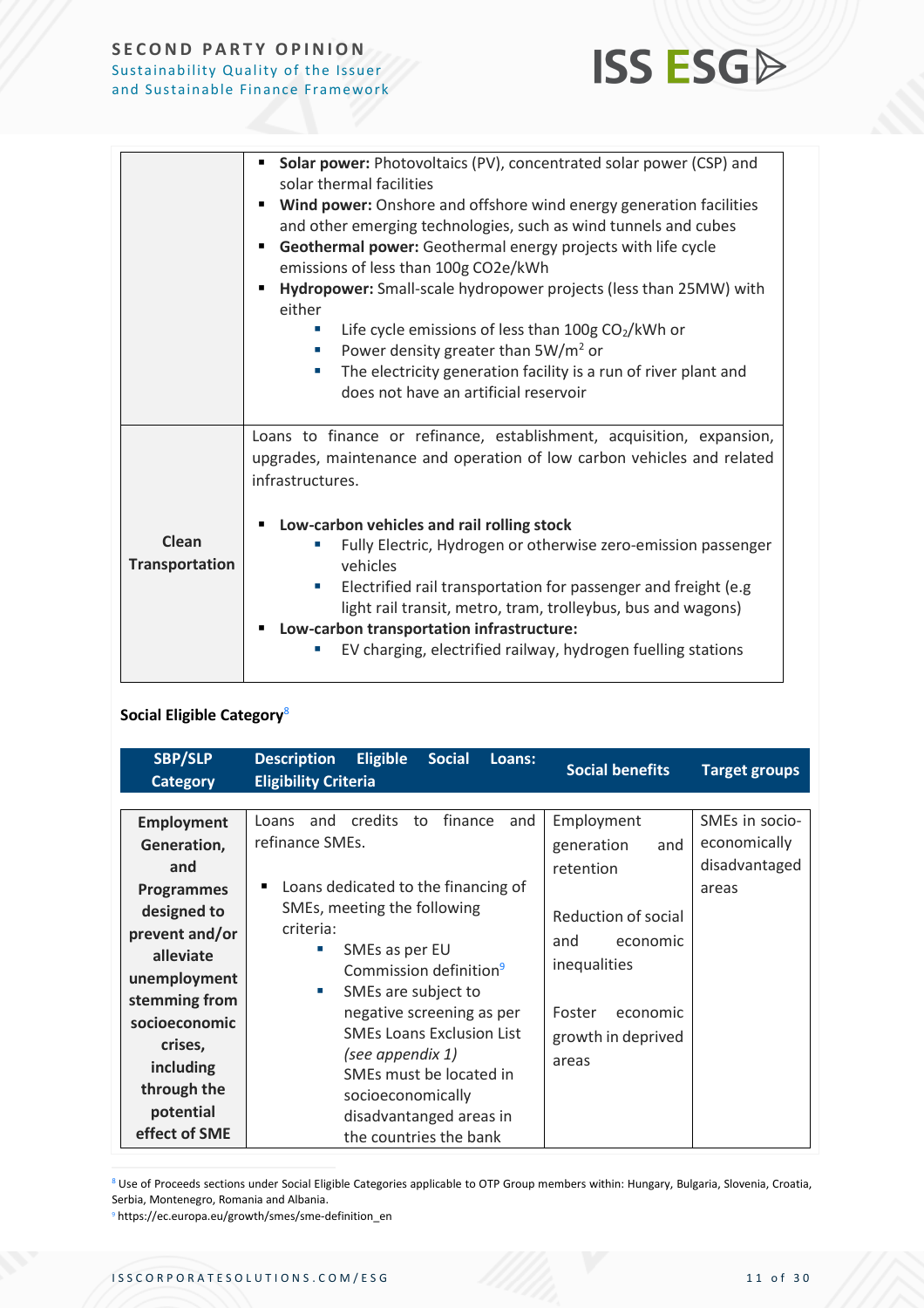

| financing and | operates in                                                                                                                                                                                                                                                                             |  |
|---------------|-----------------------------------------------------------------------------------------------------------------------------------------------------------------------------------------------------------------------------------------------------------------------------------------|--|
| microfinance  | Socioeconomically<br>disadvantaged areas are<br>defined as NUTS 2 (2021)<br>regions <sup>10</sup> , meeting the<br>following criteria:<br>(i) the GDP per capita is<br>lower than the national<br>average                                                                               |  |
|               | the GDP PPS $11$ per<br>(ii)<br>capita is lower than 75% of<br>the EU-27 average <sup>12</sup> .                                                                                                                                                                                        |  |
|               | In case of EU candidate<br>countries, where timely<br>standardized<br>data<br>at<br>Eurostat are not available<br>(i.e. Serbia, Montenegro,<br>Albania), OTP Group will<br>select loans based on latest<br>available published data of<br>the official national statistic<br>providers. |  |

The following activities defined by the NACE nomenclature of the European Union<sup>13</sup> shall be excluded from the OTP Group's financing:

- Mining and quarrying (NACE B) except division 8 Other mining and quarrying (8.1 Quarrying of stone, sand and clay, 08.91 Mining of chemical and fertiliser minerals and 08.92 Extraction of peat, 08.93 Extraction of salt)
- Distilling, rectifying and blending of spirits (NACE C11.01)
- Manufacture of tobacco products (NACE C12)
- Manufacture of coke and refined petroleum products (NACE C19)
- Processing of nuclear fuel<sup>14</sup> (NACE C24.46)

<sup>&</sup>lt;sup>10</sup> NUTS 2 (2021) regions: The NUTS classification (Nomenclature of territorial units for statistics) is a hierarchical system for dividing up the economic territory of the EU and the UK, and also of EU candidate countries. The currently valid [NUTS 2021 classification](https://eur02.safelinks.protection.outlook.com/?url=https%3A%2F%2Fec.europa.eu%2Feurostat%2Fdocuments%2F345175%2F629341%2FNUTS2021.xlsx&data=04%7C01%7Cvittorio.bottini%40ing.com%7C352e7eb033cf41ad16e808da090588a6%7C587b6ea13db94fe1a9d785d4c64ce5cc%7C0%7C0%7C637832216609211191%7CUnknown%7CTWFpbGZsb3d8eyJWIjoiMC4wLjAwMDAiLCJQIjoiV2luMzIiLCJBTiI6Ik1haWwiLCJXVCI6Mn0%3D%7C3000&sdata=RD47wIoeshUz2feF2LzQijxpfTBd42EhQAA3H1FQKR8%3D&reserved=0) is valid from 1 January 2021. [\(https://ec.europa.eu/eurostat/web/nuts/background\)](https://eur02.safelinks.protection.outlook.com/?url=https%3A%2F%2Fec.europa.eu%2Feurostat%2Fweb%2Fnuts%2Fbackground&data=04%7C01%7Cvittorio.bottini%40ing.com%7C352e7eb033cf41ad16e808da090588a6%7C587b6ea13db94fe1a9d785d4c64ce5cc%7C0%7C0%7C637832216609211191%7CUnknown%7CTWFpbGZsb3d8eyJWIjoiMC4wLjAwMDAiLCJQIjoiV2luMzIiLCJBTiI6Ik1haWwiLCJXVCI6Mn0%3D%7C3000&sdata=NadoRC7FFSrCwoFzKdANeSu%2FmZU8%2FhDyDFEK%2FW9w7lM%3D&reserved=0).

<sup>&</sup>lt;sup>11</sup> PPS: [purchasing](https://eur02.safelinks.protection.outlook.com/?url=https%3A%2F%2Fec.europa.eu%2Feurostat%2Fstatistics-explained%2Findex.php%3Ftitle%3DGlossary%3APurchasing_power_parities_(PPPs)&data=04%7C01%7Cvittorio.bottini%40ing.com%7C352e7eb033cf41ad16e808da090588a6%7C587b6ea13db94fe1a9d785d4c64ce5cc%7C0%7C0%7C637832216609211191%7CUnknown%7CTWFpbGZsb3d8eyJWIjoiMC4wLjAwMDAiLCJQIjoiV2luMzIiLCJBTiI6Ik1haWwiLCJXVCI6Mn0%3D%7C3000&sdata=WU6JBYYAqP6DZggc3DZ3P%2Bqt%2FMnVqrI4pUzkzX4kAOg%3D&reserved=0) power standard, derived by dividing any economic aggregate of a country in national currency by its respective purchasing [power parities.](https://eur02.safelinks.protection.outlook.com/?url=https%3A%2F%2Fec.europa.eu%2Feurostat%2Fstatistics-explained%2Findex.php%3Ftitle%3DGlossary%3APurchasing_power_parities_(PPPs)&data=04%7C01%7Cvittorio.bottini%40ing.com%7C352e7eb033cf41ad16e808da090588a6%7C587b6ea13db94fe1a9d785d4c64ce5cc%7C0%7C0%7C637832216609211191%7CUnknown%7CTWFpbGZsb3d8eyJWIjoiMC4wLjAwMDAiLCJQIjoiV2luMzIiLCJBTiI6Ik1haWwiLCJXVCI6Mn0%3D%7C3000&sdata=WU6JBYYAqP6DZggc3DZ3P%2Bqt%2FMnVqrI4pUzkzX4kAOg%3D&reserved=0) [\(https://ec.europa.eu/eurostat/statistics-explained/index.php?title=Glossary:Purchasing\\_power\\_standard\\_\(PPS\)\)](https://eur02.safelinks.protection.outlook.com/?url=https%3A%2F%2Fec.europa.eu%2Feurostat%2Fstatistics-explained%2Findex.php%3Ftitle%3DGlossary%3APurchasing_power_standard_(PPS)&data=04%7C01%7Cvittorio.bottini%40ing.com%7C352e7eb033cf41ad16e808da090588a6%7C587b6ea13db94fe1a9d785d4c64ce5cc%7C0%7C0%7C637832216609211191%7CUnknown%7CTWFpbGZsb3d8eyJWIjoiMC4wLjAwMDAiLCJQIjoiV2luMzIiLCJBTiI6Ik1haWwiLCJXVCI6Mn0%3D%7C3000&sdata=1u4PXgziTkuRrC6qgM5jWGGU2Dre76ODLuhoPoz0CH0%3D&reserved=0).  $12$  In case of Montenegro, the entire country is a NUTS2 region (called Crna Gora), therefore only condition (ii) applies.

<sup>&</sup>lt;sup>13</sup> The French acronym NACE refers to the "Statistical Classification of Economic Activities in the European Community". Developed since 1970, NACE provides a framework for the collection and presentation, according to economic activity, of a wide range of statistics in the economic areas (for example: production, employment, national accounts) or others – See Regulation (CE) No. 1893/2006 of the European Parliament and of the Council of 20/12/2006 establishing the statistical classification of economic activities NACE Revision 2 and amending Council Regulation (EEC) No 3037/90 as well as certain EC Regulations on specific statistical domains.

<sup>&</sup>lt;sup>14</sup> This does not apply to the purchase of medical equipment, quality control (measurement) equipment and any equipment where OTP considers the radioactive source to be insignificant and/or adequately shielded.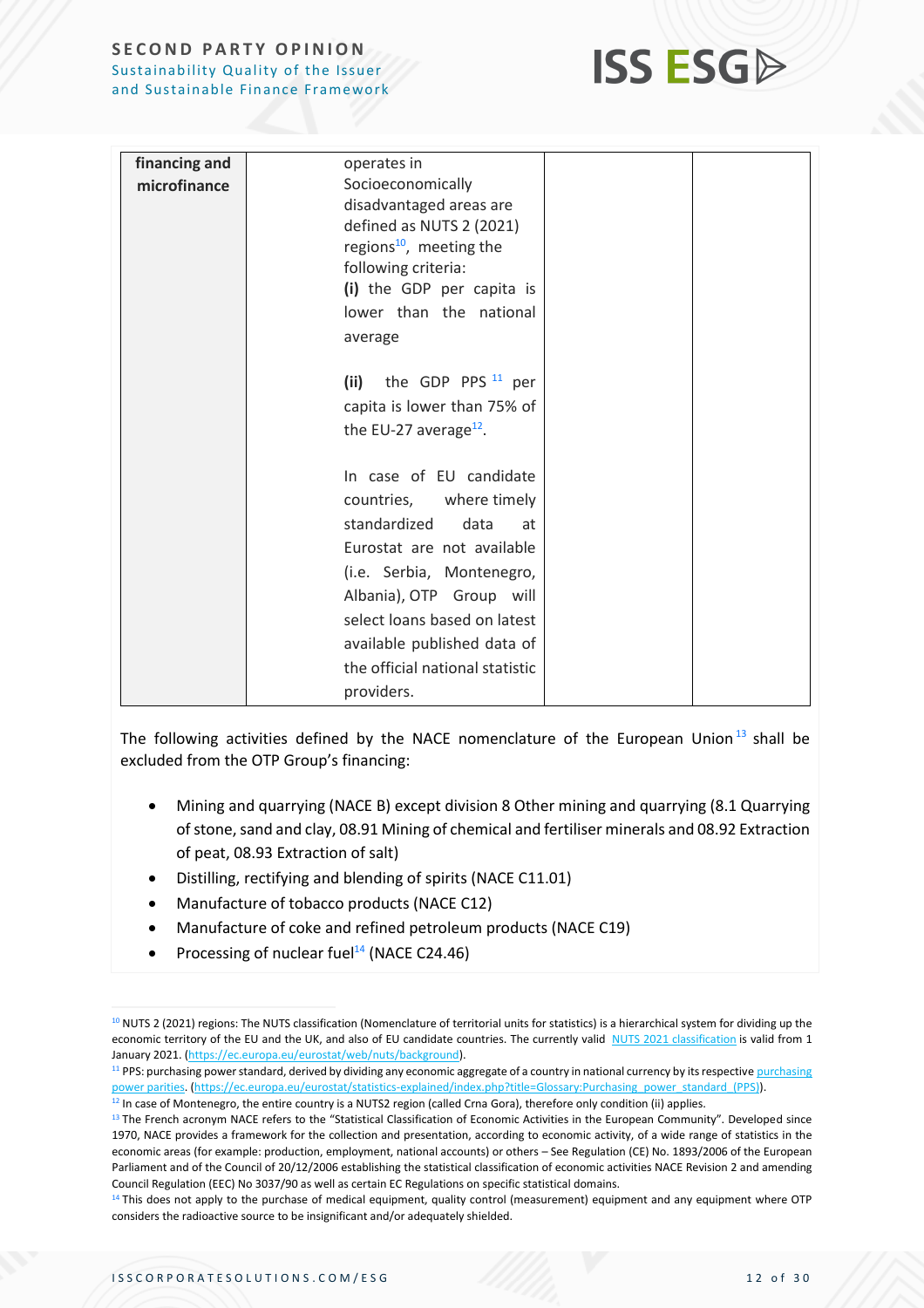

- Manufacture of weapons and ammunition (NACE C25.4),
- Manufacture of military fighting vehicles (NACE C30.4),
- Gambling and betting activities (NACE R92),
- Activities of membership organisations (NACE S94),
- Activities of extraterritorial organisations and bodies (NACE U99).

*Opinion: ISS ESG considers the Use of Proceeds description provided in OTP's Sustainable Finance Framework as aligned with the ICMA's Green Bond Principles and Social Bond Principles, as well as LMA's Green Loan Principles and Social Loan Principles. The issuer provides a qualitative analysis of the environmental and social contribution of the project category and defines exclusion criteria for harmful sectors, in line with best market practice.*

#### **2. Process for Project Evaluation and Selection**

#### **FROM ISSUER'S FRAMEWORK**

OTP Group has established a clear decision-making process to determine the eligibility of the nominated Eligible Projects, in accordance with the description of the eligibility criteria mentioned in the Use of Proceeds section of this Framework.

Eligible Projects will be selected by a dedicated Sustainable Finance Working Group (hereinafter referred as to the "Working Group") set up within OTP Bank plc (Hungary). This Working Group is formed by members of Green Program Directorate (main responsible for Sustainable Financing Framework management), Special Lending Directorate (asset allocation into project financing), Corporate Directorate (asset allocation into corporate credits), Controlling (social eligible portfolio allocation), Subsidiary representative (OTP Subsidiary asset allocation), Bank Treasury Management (unallocated proceeds management).

The Working Group is responsible for:

Reviewing the content of OTP Group's Sustainable Finance Framework and updating it to reflect changes in corporate strategy, technology, market, or regulatory developments on a best effort basis

Updating non-OTP Group documents such as Second Party Opinion (SPO) and related documents from external consultants and accountants

Evaluating and defining the Eligible Project Portfolio in line with the Eligibility Criteria set out in the Framework, validating the purpose of the financing and the environmental and social objectives they contribute to. Excluding projects that no longer comply with the Eligibility Criteria or have been disposed of and replacing them on a best efforts basis

Overseeing the allocation of the proceeds from Sustainable Finance Instruments to the Eligible Project Portfolio and the evolution over time, to ensure that the value of the Eligible Project Portfolio equals or exceeds the value of issued Sustainable Finance Instruments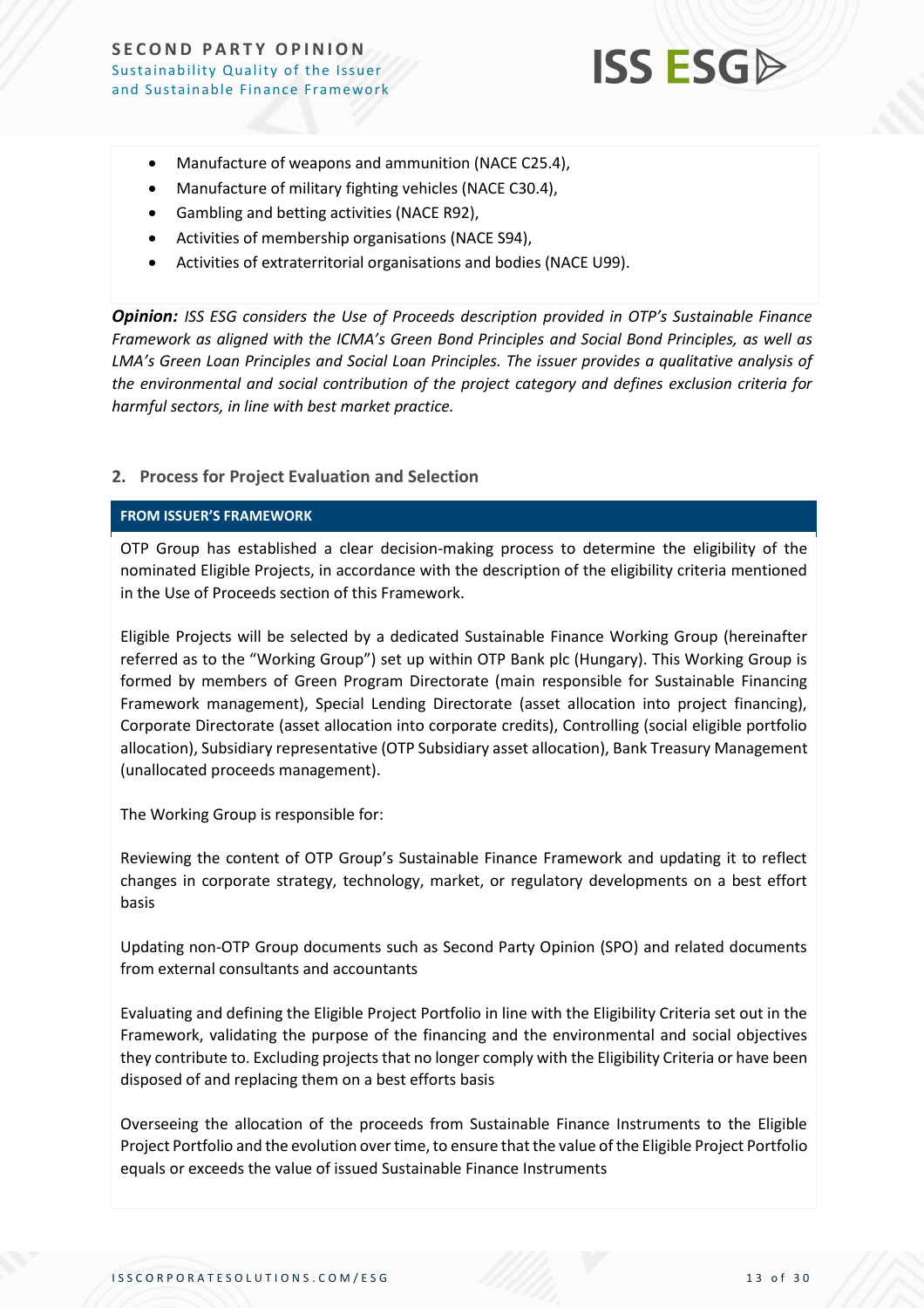

Overseeing, approving and publishing the allocation and impact reporting, including external assurance statements. OTP Group may rely on external consultants and their data sources, in addition to its own assessment

Monitoring internal processes to identify mitigants to known material risks of negative social and/or environmental impacts associated with the Eligible Project Portfolio. Such mitigants may include explicit and relevant trade-off analysis undertaken and monitoring required where the issuer assesses the potential risks to be meaningful

Ensuring that the environmental and social risks potentially associated with the Eligible Project Portfolio are properly mitigated via the due-diligence processes conducted by OTP Group, and comply with official national and international environmental and social standards and local laws and regulations, on a best effort basis**.** These laws are monitored and enforced by the local authorities, amongst others as part of obtaining the necessary permits for new projects and infrastructure maintenance. Additional information on the management of environmental and social risks via the policies and standards of OTP Group is provided below

Liaising with relevant business finance segments and other stakeholders on the above

The Working Group will meet at least on an annual basis.

The use of proceeds, as financing and / or refinancing eligible banking assets will be approved by the ESG Committee of OTP Bank Plc, based on the proposal of the Working Group.

The ESG Committee is an executive level committee reporting directly to the Board of Directors, chaired by one of its members, with all five deputy CEO as members, and senior executives.

The ESG Committee will approve about the use of proceeds at least on an annual basis.

#### **ESG Policies**

OTP Group's ESG policies define minimum standards for all its activities, including those financed with the proceeds of Sustainable Finance Instruments issued under this Framework. Below some examples of relevant codes and policies:

#### **Engagement Policy**

In this Engagement Policy, OTP Group describes the activities that perform in respect of the shares of the investee companies managed on the instruction of the customers using its portfolio management services;

#### **Strategy to create gender equality**

This strategy recognizes the importance of diversity and inclusion and defines the actions OTP Group has in place to achieve its strategy in ensuring gender equality

#### **Code of Ethics**

It formulates clear and unambiguous guidelines and requirements for both the Group and those affiliated with the Group, in respect of ethical business operations, in order to protect the Group's values;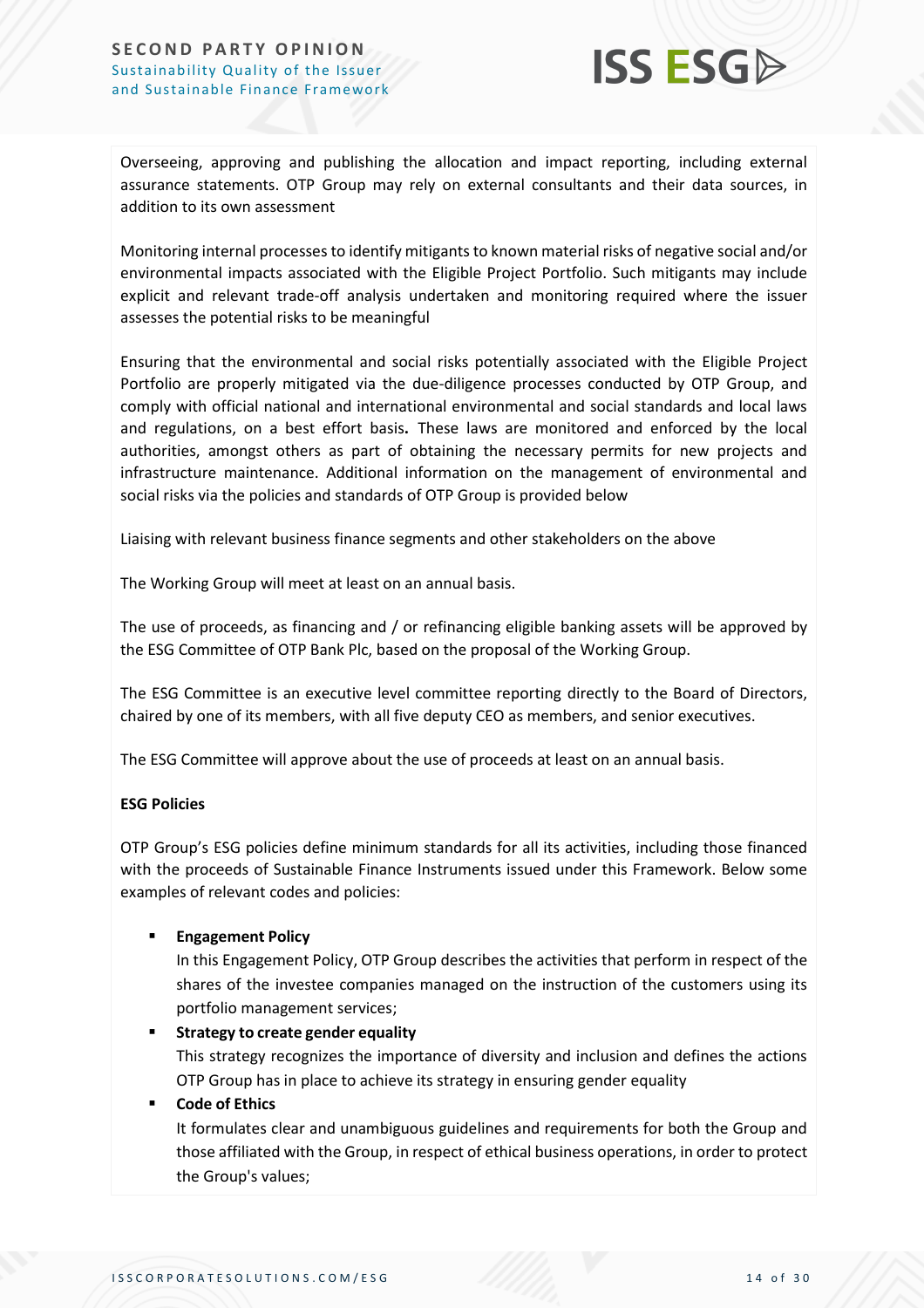## **ISS ESG**

#### **E** Anti-Corruption Policy

Under the applicable Hungarian and international legislation and the Anti-Corruption guidance of the Wolfsberg Group, this policy defines the principles and the provisions of the Group's anti-corruption activity to identify the areas particularly exposed to the risk of corruption

#### **Data Protection Policy**

OTP Group is committed to developing, operating and applying a regulatory, executive and control system which ensures the safekeeping and protection of bank secrets, securities secrets as well as personal data in accordance with the criteria specified in relevant legal acts and its fundamental business interests

- **Consistency of Remuneration Policies with the integration of sustainability risks**  Policies with the integration of sustainability risks It states the adherence to the obligation imposed by the SFDR in respect of the integration of sustainability risk in remuneration policies
- **Statement on the integration of sustainability risks of investments**  The policy describes the principles applied by OTP Group in handling and monitoring sustainability risks, which may arise during the investment decision process of discretionally managed portfolios and the provision of investment advice
- **Statement on principal adverse impacts of investment decisions on sustainability factors** OTP Group acknowledges the principal adverse impacts of its investment decisions on sustainability factors and in the statement identifies the principal adverse sustainability indicators.

*Opinion: ISS ESG considers the Process for Project Evaluation and Selection description provided in OTP's Sustainable Finance Framework as aligned with the ICMA's Green Bond Principles and Social Bond Principles, as well as LMA's Green Loan Principles and Social Loan Principle. The issuer involves various relevant stakeholders in this process and clearly defines responsibilities in the process for project evaluation and selection which is in line with best market practice.* 

#### **3. Management of Proceeds**

#### **FROM ISSUER'S FRAMEWORK**

The proceeds from the Sustainable Finance Instruments will be managed by OTP Group in a portfolio approach. OTP Group intends to allocate these proceeds to an Eligible Loan Portfolio, selected in accordance with the use of proceeds criteria and evaluation and selection process presented above.

OTP Group will strive, over time, to achieve a level of allocation for the Eligible Loan Portfolio that matches or exceeds the balance of net proceeds from its outstanding Sustainable Finance Instruments. Eligible Loans will be added to or removed from OTP Group's Eligible Loan Portfolio to the extent required.

Unallocated net proceeds from Sustainable Finance Instruments will be held in OTP Group's 'Liquid asset portfolio', in cash or other short term liquid instruments, at OTP Group's own discretion.

*Opinion: ISS ESG finds that Management of Proceeds proposed in OTP's Sustainable Finance Framework as aligned with the ICMA's Green Bond Principles and Social Bond Principles, as well as*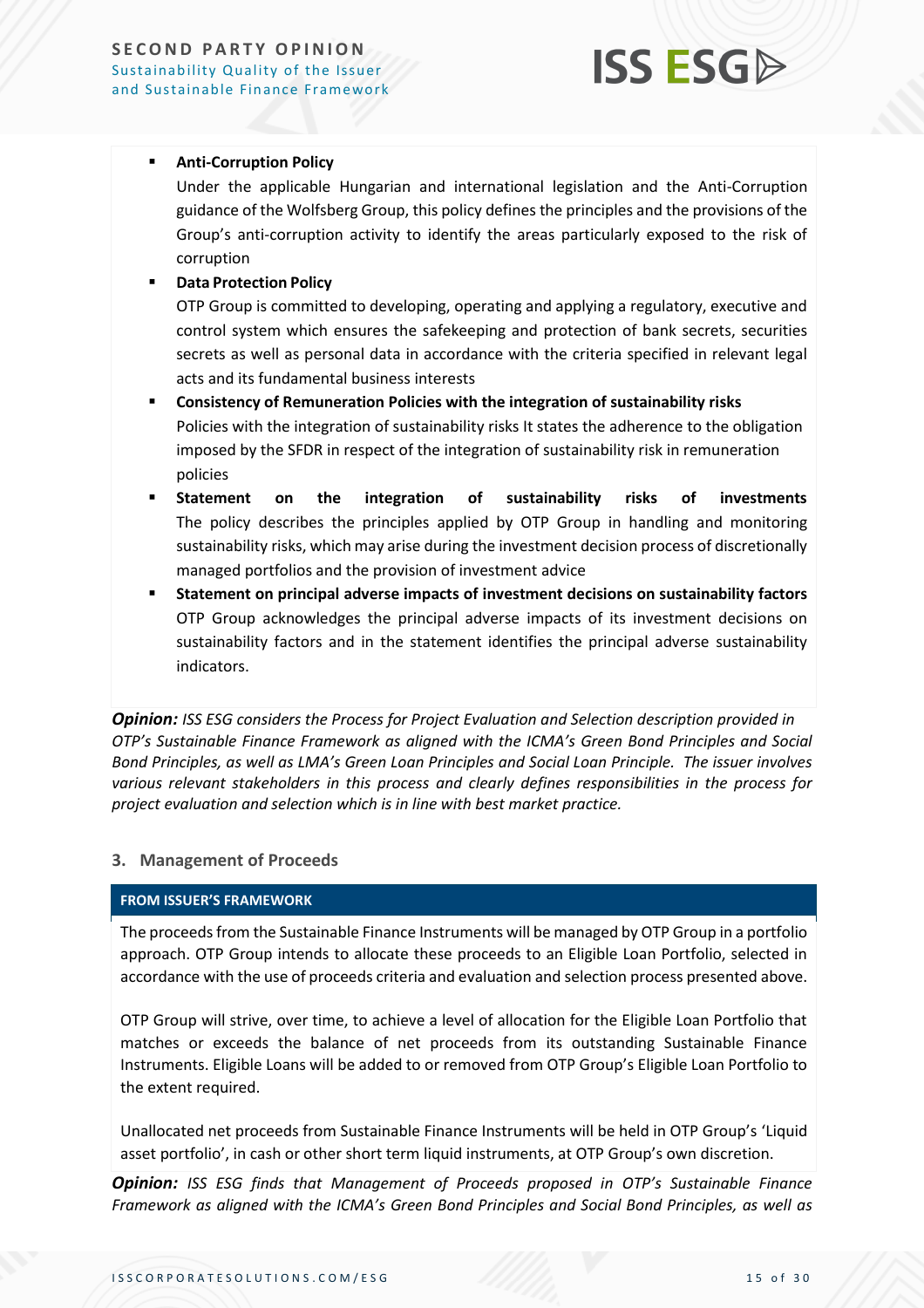

*LMA's Green Loan Principles and Social Loan Principles. The issuer discloses the nature of temporary investments, in line with best market practice.*

#### **4. Reporting**

#### **FROM ISSUER'S FRAMEWORK**

On a best effort basis, OTP Group will align the reporting with the portfolio approach described in the ICMA "Green Bonds - [working towards a Harmonized Framework for Impact Reporting \(June](https://www.icmagroup.org/assets/documents/Regulatory/Green-Bonds/Handbook-Harmonized-Framework-for-Impact-Reporting-December-2020-151220.pdf)  [2021\)"](https://www.icmagroup.org/assets/documents/Regulatory/Green-Bonds/Handbook-Harmonized-Framework-for-Impact-Reporting-December-2020-151220.pdf) and "Social Bonds - [working towards a Harmonized Framework for Impact Reporting \(June](https://www.icmagroup.org/assets/documents/Regulatory/Green-Bonds/June-2020/Harmonized-Framework-for-Impact-Reporting-for-Social-BondsJune-2020-090620.pdf)  [2020\)".](https://www.icmagroup.org/assets/documents/Regulatory/Green-Bonds/June-2020/Harmonized-Framework-for-Impact-Reporting-for-Social-BondsJune-2020-090620.pdf) The reporting is based on the Eligible Loan Portfolio and numbers will be aggregated for all Sustainable Finance Instruments outstanding.

OTP Group will report to investors within one year from the date of a Sustainable Finance Instrument transaction and annually thereafter, until the proceeds have been fully allocated.

#### *Allocation Reporting*

The allocation report will provide information, on an aggregated basis, on indicators such as:

- The size of the identified Eligible Loan Portfolio, per investment category
- **•** The total amount of proceeds allocated to the Eligible Loan Portfolio, per Eligible Category
- The balance (if any) of unallocated proceeds
- The amount or the percentage of new financing<sup>15</sup> and refinancing
- The geographic location of the assets, at country level

#### *Impact Reporting*

Where feasible, OTP Group intends to report on the environmental and social impact of the Eligible Loans financed by Sustainable Finance Instruments. For each Eligible Category, the impact report may provide:

- A description of relevant Sustainable Projects
- The breakdown of sustainable projects by nature of what is being financed (financial assets)
- Metrics regarding projects' environmental and social impact as described below

#### **Green Eligible Categories**

| <b>GBP/GLP Category</b> | Potential impact indicators                                                                                                                                                          |
|-------------------------|--------------------------------------------------------------------------------------------------------------------------------------------------------------------------------------|
| <b>Green Buildings</b>  | Estimated annual energy consumption in KWh/m <sup>2</sup> or<br>×.<br>savings in MWh<br>Estimated annual reduced and/or avoided GHG emissions<br>×.<br>in tonnes of $CO2$ equivalent |

<sup>15</sup> New financing refers to loans issued over the previous reporting period.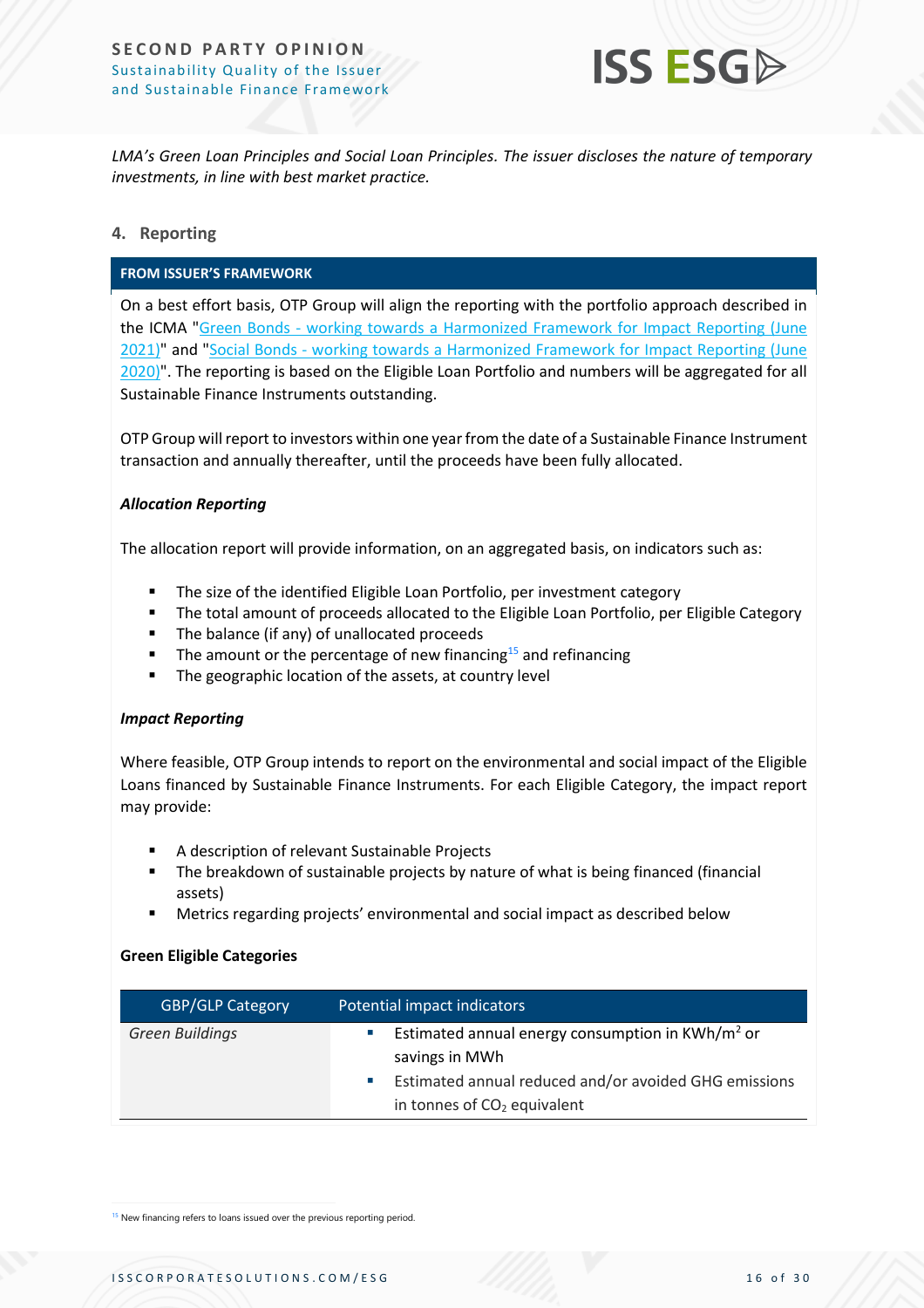

|                             | % of buildings with Energy Performance Certificate (EPC)<br>×,<br>with energy class A or B                                                                                                                                                                                           |
|-----------------------------|--------------------------------------------------------------------------------------------------------------------------------------------------------------------------------------------------------------------------------------------------------------------------------------|
| Renewable Energy            | Renewable energy generation in MWh per year<br>ш<br>Total installed capacity in MW<br>×.<br>Estimated annual reduced and/or avoided GHG emissions<br>×.<br>in tonnes of CO2 equivalent                                                                                               |
| <b>Clean Transportation</b> | Estimated annual reduced and/or avoided GHG emissions<br>$\mathcal{L}_{\mathcal{A}}$<br>in tonnes of CO2 equivalent<br>Zero carbon vehicles: Number of vehicles (units per year)<br>ш<br>Low carbon transportation infrastructure: Number of<br>ш<br>units installed (if applicable) |

#### **Social Eligible Category**

| <b>SBP/SLP Category</b>                                                                                                                                                                                                         | Potential impact indicators                                                                                                                                                                                                                                                               |
|---------------------------------------------------------------------------------------------------------------------------------------------------------------------------------------------------------------------------------|-------------------------------------------------------------------------------------------------------------------------------------------------------------------------------------------------------------------------------------------------------------------------------------------|
| Employment Generation,<br>and Programmes designed<br>to prevent and/or alleviate<br>unemployment stemming<br>from socioeconomic crises,<br>through<br>including<br>the<br>potential effect of SME<br>financing and microfinance | Number of SMEs lent to<br>$\mathcal{L}_{\mathcal{A}}$<br>Geographical distribution (by country) of the SMEs and<br>microenterprises financed<br>Estimated number of people employed by SMEs financed<br>Estimated number of jobs created and/or retained via<br><b>OTP Bank financing</b> |

Depending on availability and subject to confidentiality agreements, OTP Group might seek to complement above indicators with relevant case studies.

Both the allocation report(s) and the impact report(s) will be made available on OTP Group's [Investor Relations ESG webpages.](https://www.otpbank.hu/portal/en/Investor_relations/ESG)

*Opinion: ISS ESG finds that the reporting proposed in OTP's Sustainable Finance Framework as aligned with the ICMA's Green Bond Principles and Social Bond Principles, as well as LMA's Green Loan Principles and Social Loan Principles. The level, information reported, frequency, scope and duration of the issuer's allocation reporting is clearly defined. In addition, the issuer is transparent on the level, information reported, frequency and scope of its impact reporting, in line with best market practice.*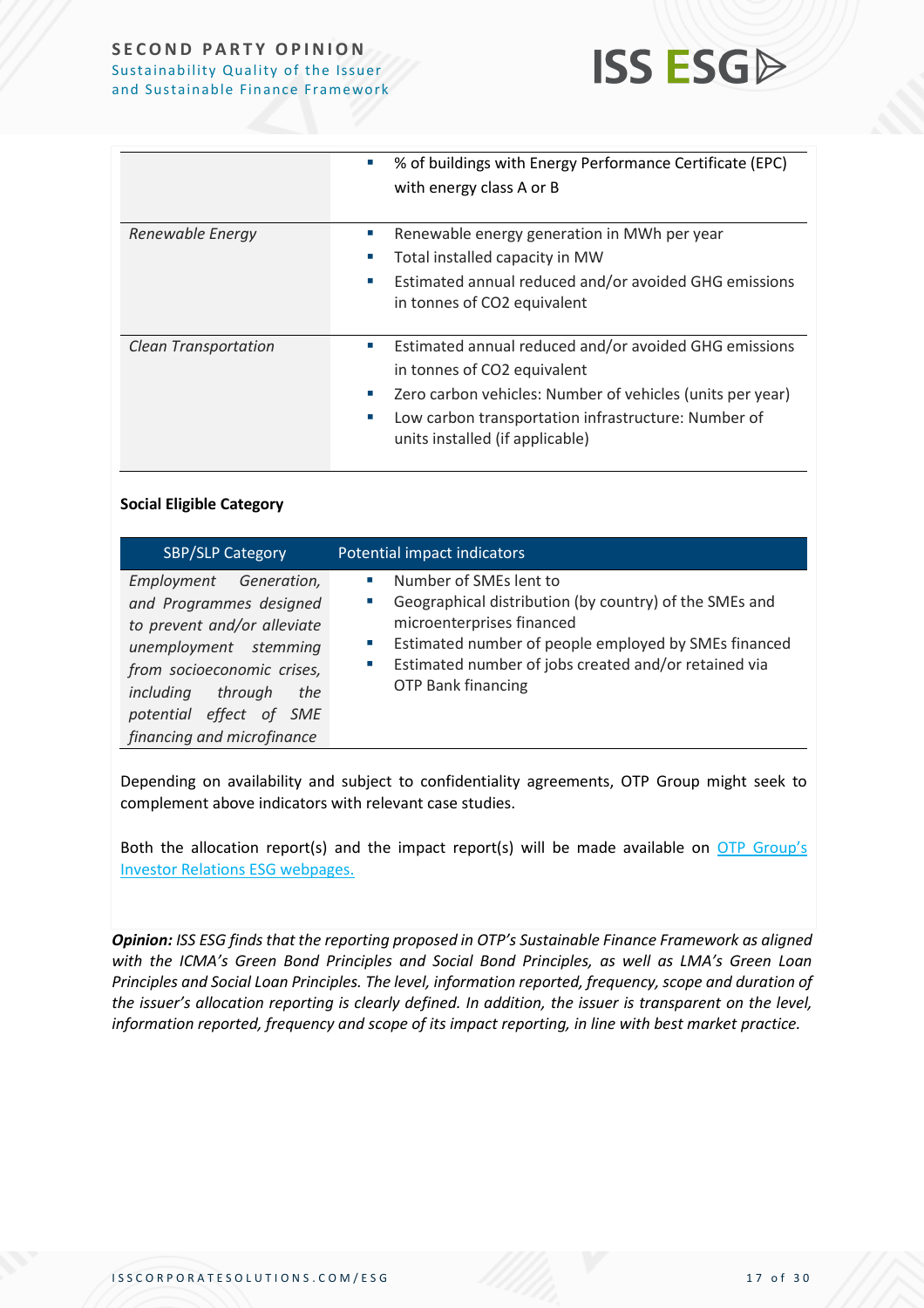

#### **External review**

#### **FROM ISSUER'S FRAMEWORK**

OTP Group has obtained an independent second party opinion from ISS ESG to confirm the validity of the Framework. The independent second party opinion will be published on [OTP Group's Investor](https://www.otpbank.hu/portal/en/Investor_relations/ESG)  [Relations ESG webpages.](https://www.otpbank.hu/portal/en/Investor_relations/ESG)

OTP Group intends to request on an annual basis, starting one year after issuance and until maturity (or until full allocation), a limited assurance report of the allocation of the bond proceeds to eligible assets, provided by its external auditor (or any subsequent external auditor).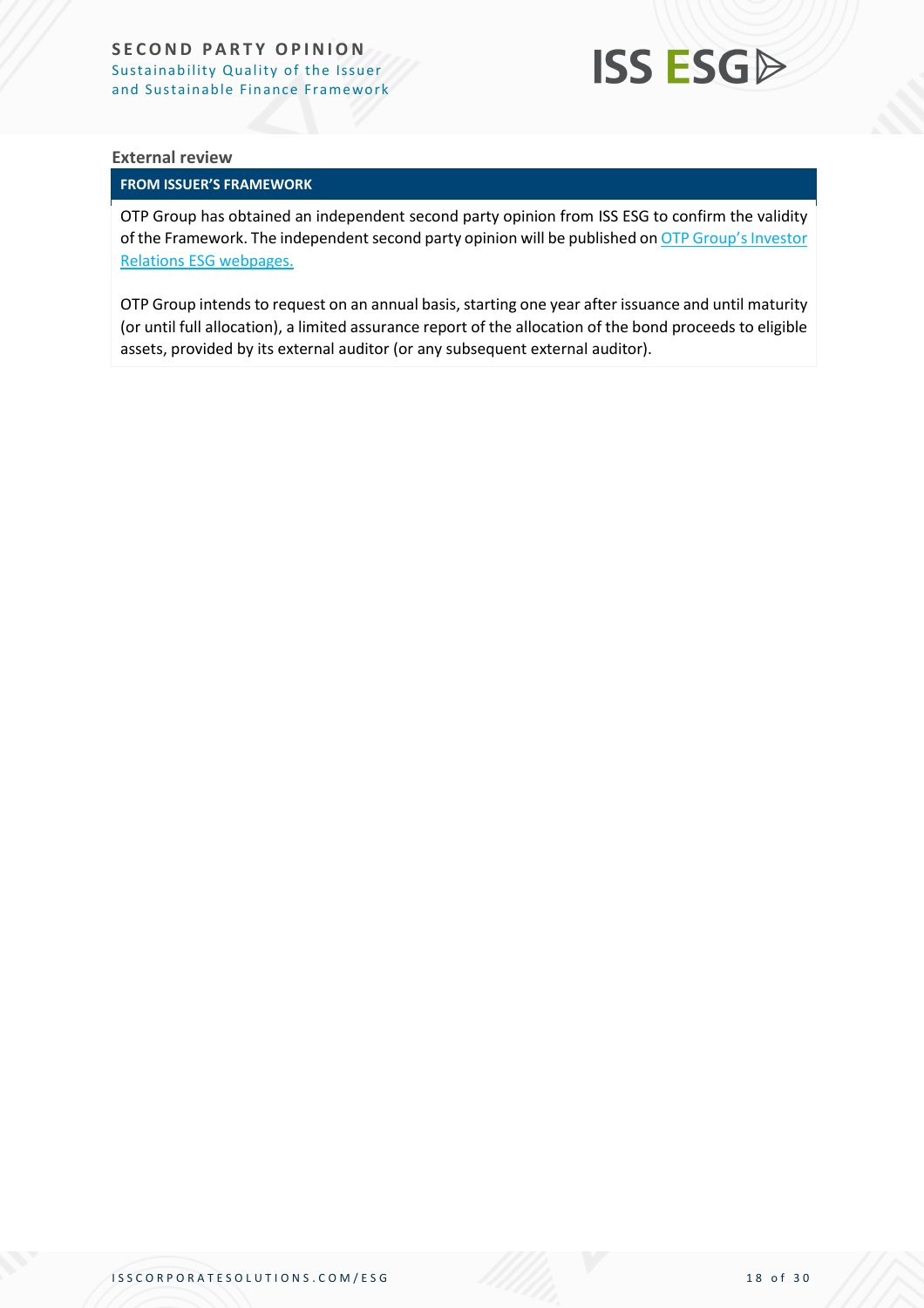### <span id="page-18-0"></span>**PART III: SUSTAINABILITY QUALITY OF THE ISSUANCE**

#### <span id="page-18-1"></span>A. CONTRIBUTION OF THE SUSTAINABLE FINANCE INSTRUMENTS TO THE UN SDGs

Based on the assessment of the sustainability quality of the Sustainable Finance Instruments Eligibility Criteria and using a proprietary methodology, ISS ESG assessed the contribution of the OTP's Sustainable Finance Instruments to the Sustainable Development Goals defined by the United Nations (UN SDGs).

This assessment is displayed on 5-point scale (see Annex 1 for methodology):

| Significant | <b>\Limited</b>    | <b>No</b>         | Limited             | Significant         |
|-------------|--------------------|-------------------|---------------------|---------------------|
| Obstruction | <b>Obstruction</b> | <b>Net Impact</b> | <b>Contribution</b> | <b>Contribution</b> |

Each of the Sustainable Finance Instruments' Use of Proceeds categories has been assessed for its contribution to, or obstruction of, the SDGs:

| <b>USE OF PROCEEDS</b>                                                                                                                                                                                                                                                                                                                               | <b>CONTRIBUTION OR</b><br><b>OBSTRUCTION</b> | <b>SUSTAINABLE DEVELOPMENT</b><br><b>GOALS</b> |
|------------------------------------------------------------------------------------------------------------------------------------------------------------------------------------------------------------------------------------------------------------------------------------------------------------------------------------------------------|----------------------------------------------|------------------------------------------------|
| <b>GREEN CATEGORIES</b>                                                                                                                                                                                                                                                                                                                              |                                              |                                                |
| <b>Green Buildings</b><br>New, existing or refurbished<br>commercial buildings which received<br>at least one of the following<br>certifications:<br><b>BREEAM "Very Good" or above</b><br>LEED "Gold" or above<br>HQE "Excellent" and/or above<br>×<br>Other equivalent<br>a.<br>internationally recognized<br><b>Green Building certifications</b> | <b>Significant contribution</b>              | SUSTAINABLE CITIE                              |
| <b>Green Buildings</b><br>New, existing or refurbished<br>buildings<br>Buildings built before 31 December<br>2020 with EPC label $\geq$ "A"                                                                                                                                                                                                          | Significant contribution <sup>16</sup>       | 13 CLIMATE                                     |
| Buildings built before 31 December<br>2020 belonging to the top 15% of<br>the national building stock based<br>on primary energy demand (PED)                                                                                                                                                                                                        | Limited contribution <sup>17</sup>           | SUSTAINABLE CITIE                              |

<span id="page-18-3"></span><span id="page-18-2"></span><sup>&</sup>lt;sup>16</sup> This assessment differs from the ISS ESG SDG Solutions Assessment (SDGA) proprietary methodology designed to assess the impact of an Issuer's product and service portfolio on the SDGs. For the projects to be financed under Use of Proceeds categories that are based on with the Technical Screening Criteria defined by the EU Taxonomy Technical Annex, a significant contribution to climate change mitigation is attested. Assets compliance with EU taxonomy is not evaluated under the SPO.

<sup>&</sup>lt;sup>17</sup> This assessment differs from the ISS ESG SDG Solutions Assessment (SDGA) proprietary methodology designed to assess the impact of an issuer's product and service portfolio on the SDGs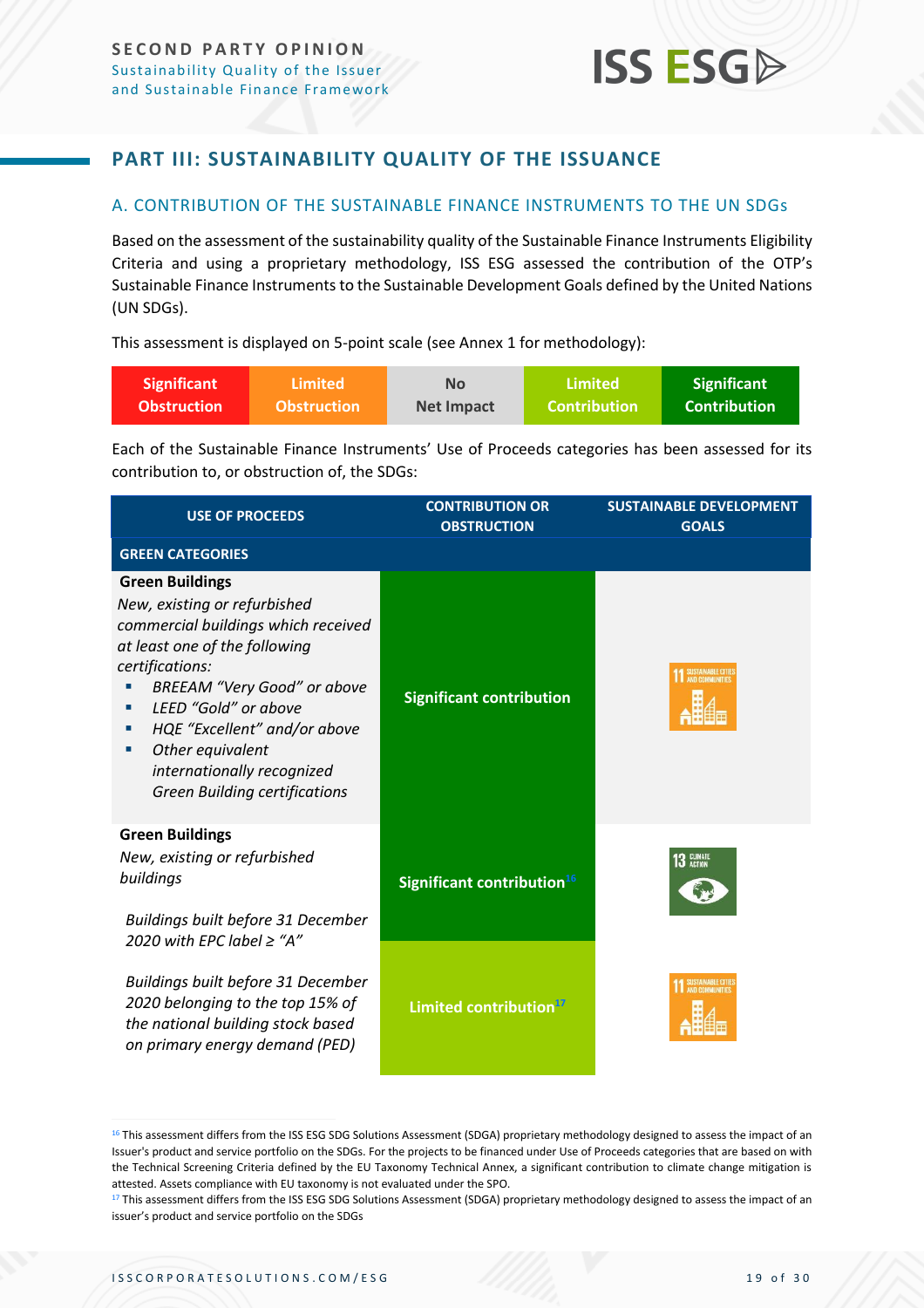## **ISS ESG**

| <b>Green Buildings</b><br>Buildings built after 31 December<br>2020 with energy performance at<br>least 10% better than the threshold                                                                                                                                                                                     | Significant Contribution <sup>16</sup> | <b>13 CLIMATE</b>                                    |
|---------------------------------------------------------------------------------------------------------------------------------------------------------------------------------------------------------------------------------------------------------------------------------------------------------------------------|----------------------------------------|------------------------------------------------------|
| for Nearly Zero-Energy Buildings<br>("NZEB") in the local market <sup>6</sup>                                                                                                                                                                                                                                             | Limited Contribution <sup>17</sup>     | <b>SUSTAINABLE CIT</b>                               |
| <b>Green Buildings</b><br><b>Buildings that have been</b><br>refurbished resulting in a reduction                                                                                                                                                                                                                         | Significant Contribution <sup>16</sup> |                                                      |
| of primary energy demand of at<br>least a 30%                                                                                                                                                                                                                                                                             | Limited Contribution <sup>17</sup>     | 13 CLIMATE                                           |
| <b>Renewable Energy</b><br>Solar power (solar PV, CSP, solar<br>thermal facilities) Wind power (on-<br>and offshore) and Geothermal<br>Power                                                                                                                                                                              | <b>Significant Contribution</b>        | AFFORDABLE AND<br>CLEAN ENERGY<br>13 CLIMATE         |
| <b>Renewable Energy</b><br>Hydropower (less than 10MW)                                                                                                                                                                                                                                                                    | <b>Significant Contribution</b>        | AFFORDABLE AND<br>CLEAN ENERGY<br>13 CLIMATE         |
| <b>Renewable Energy</b><br>Hydropower (less than 25MW, but<br>more than 10MW)                                                                                                                                                                                                                                             | <b>Limited Contribution</b>            | 13 CLIMATE                                           |
| <b>Clean Transportation</b><br>Electrified rail transportation for<br>passenger and freight (e.g light rail<br>transit, metro, tram, trolleybus, bus<br>and wagons)<br>Fully Electric, Hydrogen or otherwise<br>zero-emission passenger vehicles<br>charging, electrified<br>railway,<br>EV<br>hydrogen fuelling stations | <b>Limited Contribution</b>            | <b>AFFORDABLE AND</b><br>13 CLIMATE<br><b>ACTION</b> |
|                                                                                                                                                                                                                                                                                                                           |                                        |                                                      |

| <b>USE OF PROCEEDS</b>                                                             | <b>CONTRIBUTION OR</b><br><b>OBSTRUCTION</b>  | <b>SUSTAINABLE DEVELOPMENT</b><br><b>GOALS</b> |
|------------------------------------------------------------------------------------|-----------------------------------------------|------------------------------------------------|
| <b>SOCIAL CATEGORY</b>                                                             |                                               |                                                |
| <b>Employment Generation</b><br>Loans and credits to finance and<br>refinance SMEs | <b>Significant Contribution</b> <sup>18</sup> |                                                |

<sup>18</sup> This project category is assessed as having a significant contribution to SDG 8, beyond the SDGA proprietary methodology.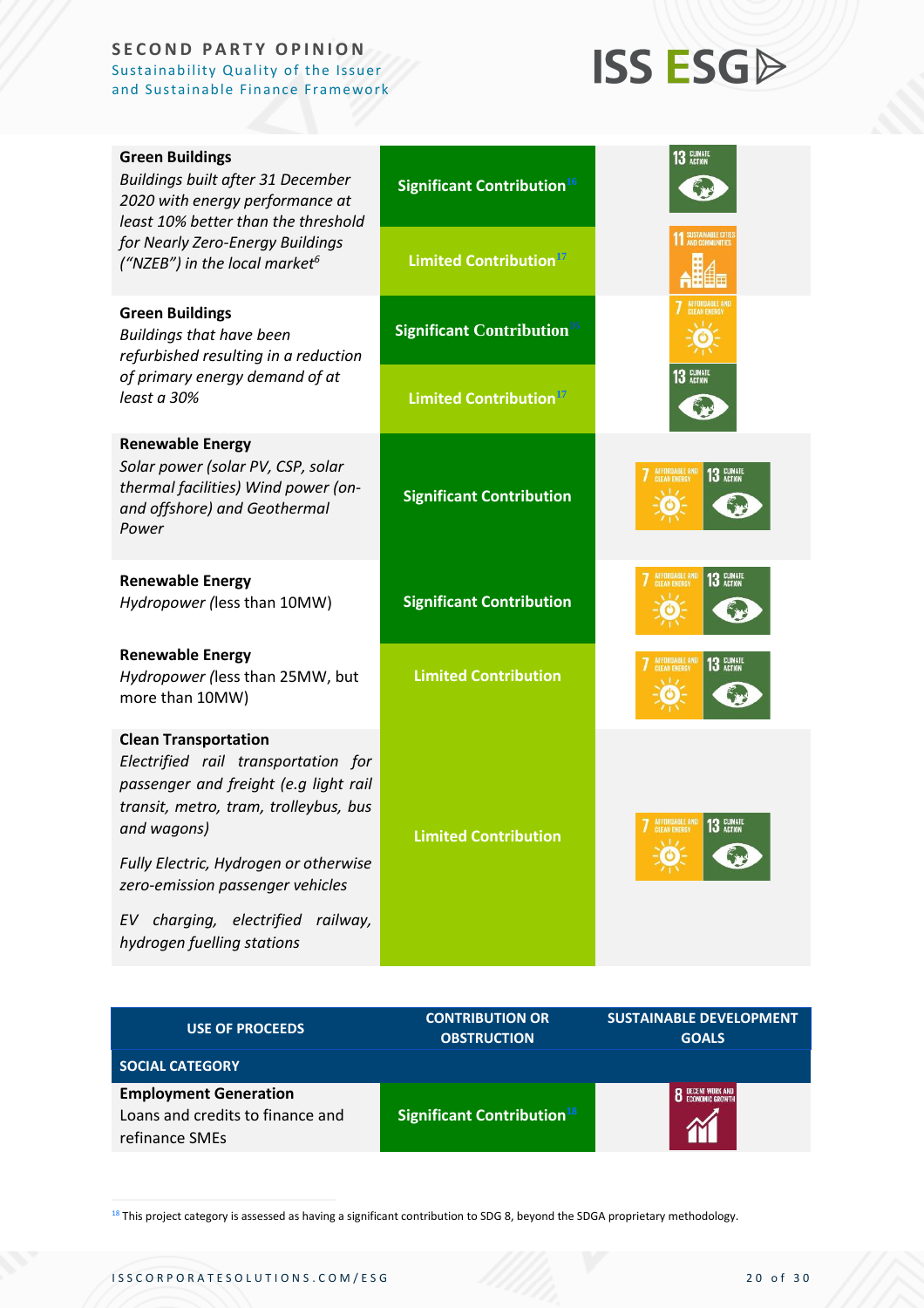

#### <span id="page-20-0"></span>B. MANAGEMENT OF ENVIRONMENTAL & SOCIAL RISKS ASSOCIATED WITH THE ELIGIBILITY CRITERIA

**Key Performance indicators (KPI) covering both Green and Social UoP categories**

| <b>ASSESSMENT AGAINST ISS ESG KPI</b>     |                                                                                                                                                                                                                                                                                                                                                                                                                                                               |
|-------------------------------------------|---------------------------------------------------------------------------------------------------------------------------------------------------------------------------------------------------------------------------------------------------------------------------------------------------------------------------------------------------------------------------------------------------------------------------------------------------------------|
| <b>Green and Social KPIs</b>              |                                                                                                                                                                                                                                                                                                                                                                                                                                                               |
| <b>Site Selection</b>                     |                                                                                                                                                                                                                                                                                                                                                                                                                                                               |
| $\checkmark$                              | OTP confirms that each loan has to comply with the applicable domestic<br>and international (EU) statutory regulations <sup>19</sup> , respectively that relate to<br>responsible site selection. For example, the Issuer conducts an<br>Environmental impact assessment (EIA) during the planning stage<br>brownfield development, exclusion sites<br>with<br>high<br>regarding<br>environmental values and further excludes protected areas.                |
| Labour, Health & Safety                   |                                                                                                                                                                                                                                                                                                                                                                                                                                                               |
| $\checkmark$                              | OTP states to comply with domestic and international (EU) statutory<br>regulations as well as commit all eight fundamental conventions of the<br>International Labour Organisation (ILO) to the creation and maintenance<br>of a safe and healthy working environment. With respect to human rights,<br>OTP is committed to relevant international human standards <sup>20</sup> and<br>comply with human rights standards across its business operations. 21 |
| <b>Community dialogue</b>                 |                                                                                                                                                                                                                                                                                                                                                                                                                                                               |
| ✓                                         | OTP has an engagement policy in place to enable communication with<br>relevant stakeholders and obtain all necessary information (strategy,<br>financial and non-financial performance, risk, capital structure, social and<br>environmental impact, and corporate governance) to meet legislation<br>and regulatory requirements.                                                                                                                            |
| <b>Green KPIs</b>                         |                                                                                                                                                                                                                                                                                                                                                                                                                                                               |
| <b>Site Selection for Green Buildings</b> |                                                                                                                                                                                                                                                                                                                                                                                                                                                               |
| O                                         | No or limited information is available to ensure that financed buildings<br>will be located within 1km from one or more modalities of public<br>transport. It is noted however that various buildings across the issuer's<br>portfolio are located in big cities.                                                                                                                                                                                             |

<sup>&</sup>lt;sup>19</sup> Relevant domestic regulations and EU directives related to Environmental Impact Assessment includes, EU - Directive 2011/92, Hungary -314/2005 (XII.25.), Romania - No. 292 of December 3, 2018, Albania - Law 10440, Montenegro - No. 075/18 of 23 November 2018, Slovenia - nos. 51/14 , 57/15 , 26/17 , 105/20 and 44/22 - ZVO-2 and Bulgaria - SG. 21/12 Mar 2021.

<sup>&</sup>lt;sup>20</sup> UN Guiding Principles on Business and Human Rights (UNGP); Children's Rights and Business Principles; the eight fundamental conventions of the International Labour Organisation (ILO); OECD Guidelines for Multinational Enterprises (the chapter on human rights); United Nations Global Compact; IFC's Performance Standards; United Nations Declaration on the Rights of Indigenous Peoples (UNDRIP) <sup>21</sup> [https://www.otpbank.hu/static/portal/sw/file/OTP\\_EtikaiKodex\\_EN.pdf](https://www.otpbank.hu/static/portal/sw/file/OTP_EtikaiKodex_EN.pdf)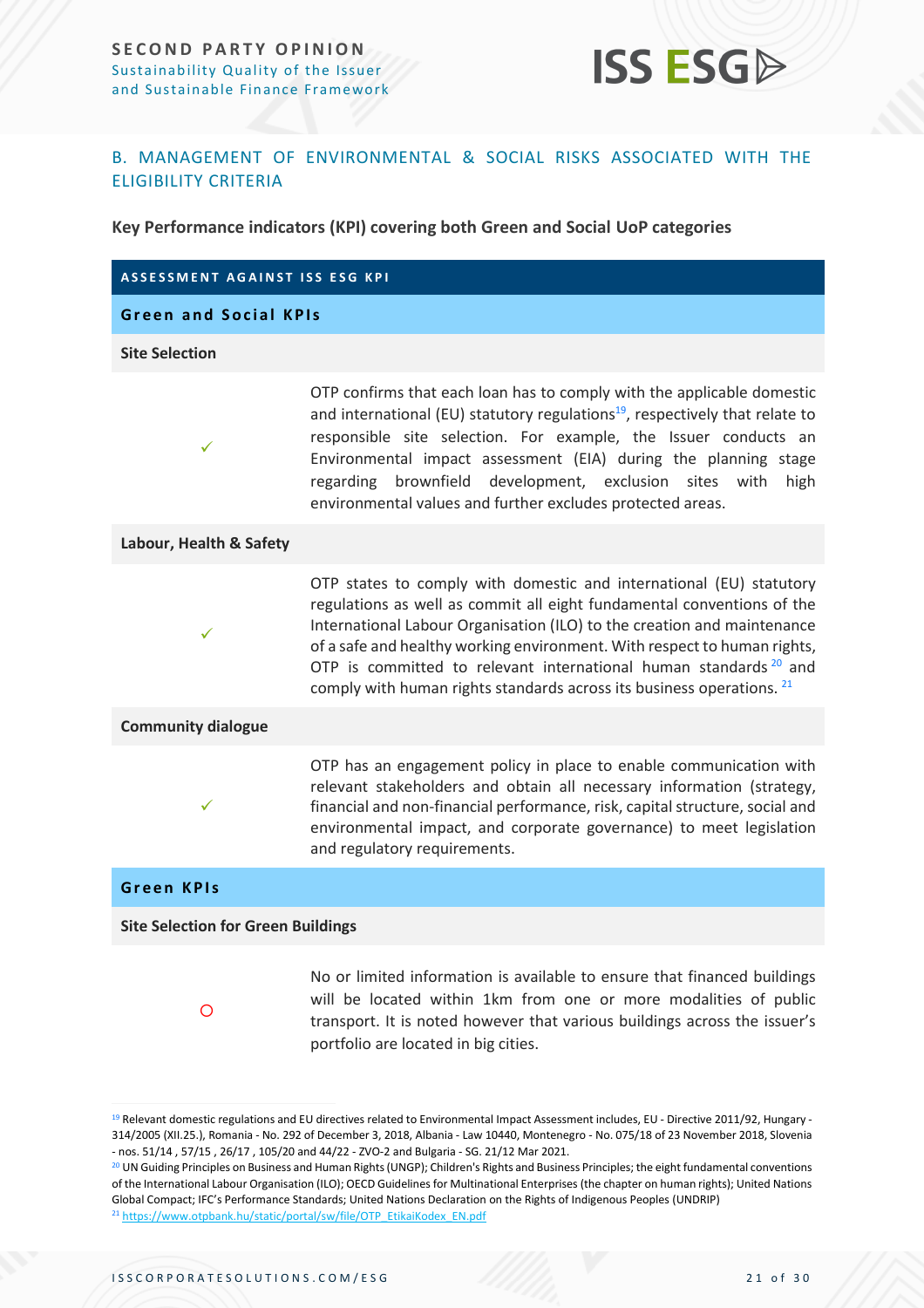

#### **Water use minimisation in buildings**

At the end of 2021, 90% of assets in its building loan portfolio have certified or will certify for green building certificates such as BREEAM "Very Good" or above, LEED "Gold" or above, HQE "Excellent" and/or above, which include an assessment of water reduction measures.

#### **Construction standards**

✓

 $\circ$ 

OTP is a commercial bank which do not involved in the construction process, therefore no or limited information is provided to demonstrate that, sustainable procurement of building materials across all financed green buildings is in place. However, similar to above, some of the mentioned certificates include requirements concerning the procurement of sustainable building materials.

#### **Safety of building users**

✓

✓

✓

At the end of 2021, more than 95% assets in OTP's green building portfolio are located within EU member states and OTP is committed to complying with the applicable domestic statutory regulations related to high operational safety (e.g. emergency exits, fire sprinklers, fire alarm systems). Relevant domestic regulations include: Hungary - Fire Safety Code (called "OTSZ), Romania - LAW no. 307 of July 12, 2006, Slovenia - Gradbeni zakon (GZ) and Bulgaria - No. 8121z–647 of 1 October 2014.

#### **Environmental Aspects for the Geothermal Energy Projects**

OTP is committed to conducting an Environmental impact assessment during the planning stage for geothermal energy projects according to relevant domestic regulations and EU directives $^{22}$ . The issuer states to further ensure that the financed assets are not located in the proximity to major fault lines and to provide for seismic monitoring.

OTP is committed to taking all necessary actions on the mitigation measures to address the risks identified through the EIA in order to obtain the permit before project construction.

Aside from the EIA, OTP is also committed to comply with other waterrelated laws and regulations  $23$  to avoid contamination of soil and groundwater (e.g. well casing, management of waste streams, measures for the disposal of flowback and production water). However, no measures or information is provided to projects located in Serbia and Albania.

 $^{22}$  Relevant domestic regulations and EU directives includes, EU - Directive 2011/92, Hungary - 314/2005 (XII.25.), Romania - No. 292 of December 3, 2018, Albania - Law 10440, Montenegro - No. 075/18 of 23 November 2018, Slovenia - nos. 51/14 , 57/15 , 26/17 , 105/20 and 44/22 - ZVO-2 and Bulgaria - SG. 21/12 Mar 2021.

<sup>23</sup> Includes (WDF) Water Framework Directive 2000/60/EC, Hungary - 30/2008. (XII. 31.), 2003 LXXXIX, 1995 LVII, Romania - No. 107 of September 25, 1996, Slovenia - ZVO-1.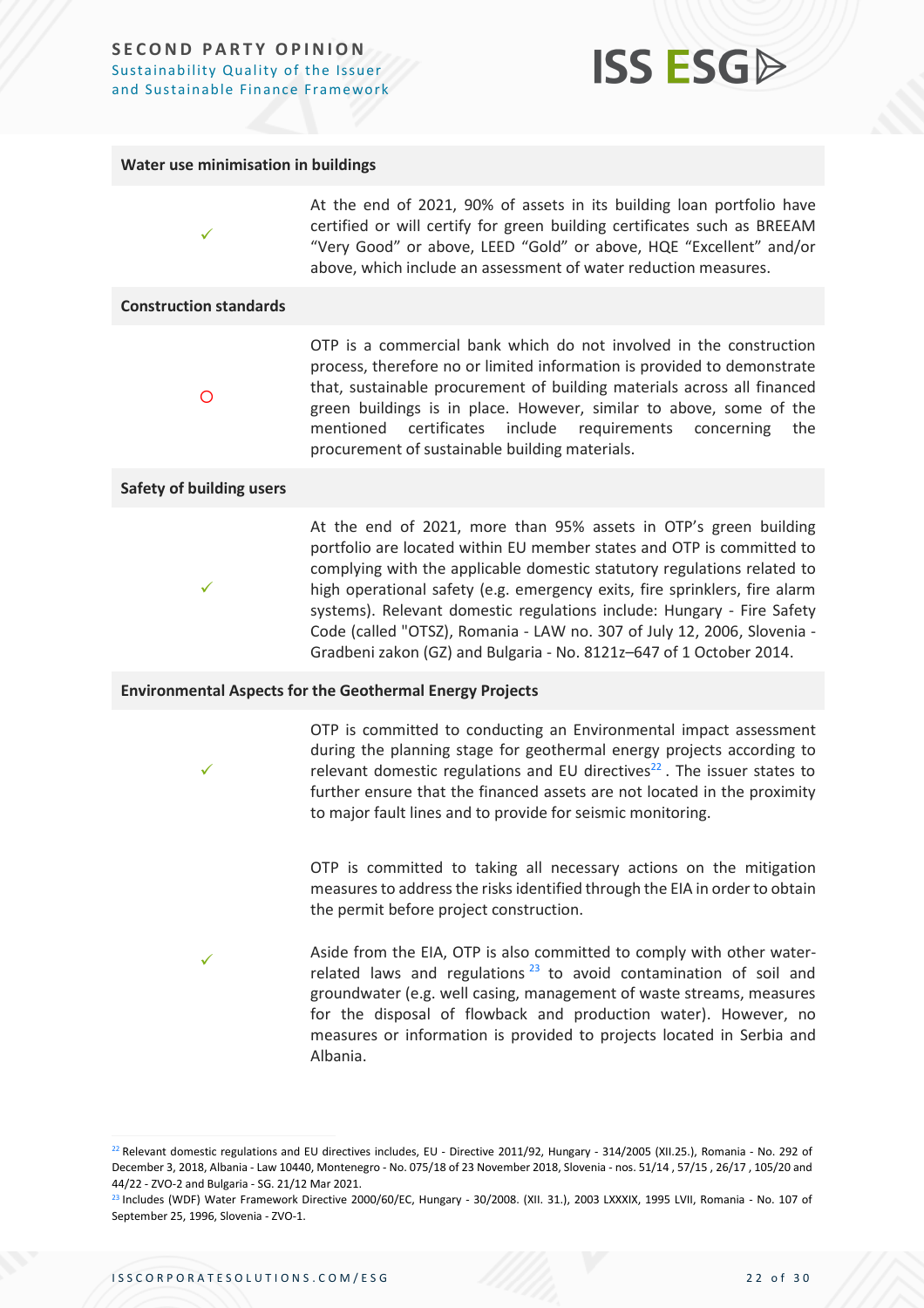## **ISS ESGA**

#### **Environmental Aspects for the Solar Power Projects**

✓

✓

✓

✓

✓

✓

At the end of 2021, more than 95% assets in OTP's renewable energy portfolio are located within EU member states and comply with the European Waste Electrical and Electronic Equipment Directive (WEEE Directive) to return electronic equipment as mandatory requirements.

#### **Environmental Aspects for all Renewable Energy Power Projects**

At the end of 2021, more than 85% assets in OTP's renewable energy portfolio are located within EU member states that the projects meet high environmental standards and requirements during the construction phase as mandatory requirements.

#### **Environmental Aspects for Clean Transportation**

At the end of 2021, rail infrastructure and rolling stocks are vastly dominated OTP's clean transportation portfolio with having the EIA to uphold the environmental standard, besides that there is no electric or hydrogen vehicle project in the clean transportation portfolio yet.

For railway and rail transportation assets, OTP is committed to reduce transport-related noise emissions by complying with EU Directive 2011/92 on conducting an Environmental Impact Assessments and applicable national laws for assets located in the EU. OTP also complies with local legislation regarding environmental protection against noise and conduct environmental impact assessment for assets located in Serbia, Slovenia and Hungary.

OTP is committed to comply with applicable national laws and implement identified mitigation measures in order to obtain construction permits for assets located in the EU. OTP also complies with local laws to meet high environmental standards and requirements during the construction phase (e.g. noise mitigation, minimisation of environmental impact during construction work). The clean transportation assets under OTP's portfolio are located in Hungary, Serbia and Slovenia.

OTP is a commercial bank and does not involve in any construction and operation of the clean transportation assets. During the lending process for clean transportation, an environmental impact report (e.g. electric passenger trains project<sup>24</sup> ) is required by OTP to illustrate the expected environmental impact<sup>25</sup>.

<sup>24</sup> REPORT ON ENVIRONMENTAL IMPACT OF FINANCING THE PURCHASE OF ELECTRIC PASSENGER TRAINS PROJECT OF SLOVENIAN RAILWAYS - PASSENGER TRAFFIC

<sup>&</sup>lt;sup>25</sup> The report on environmental impact should illustrate the expected environmental impact of funded "green" projects and should be based on preliminary estimates of expected annual results for the presented year, when the project will be finished and operating at normal capacity. The method of impact assessment must be transparent. As the report may include an assessment of the results of the projects that are still under construction or implementation, there is no guarantee that these results will be achieved in the end.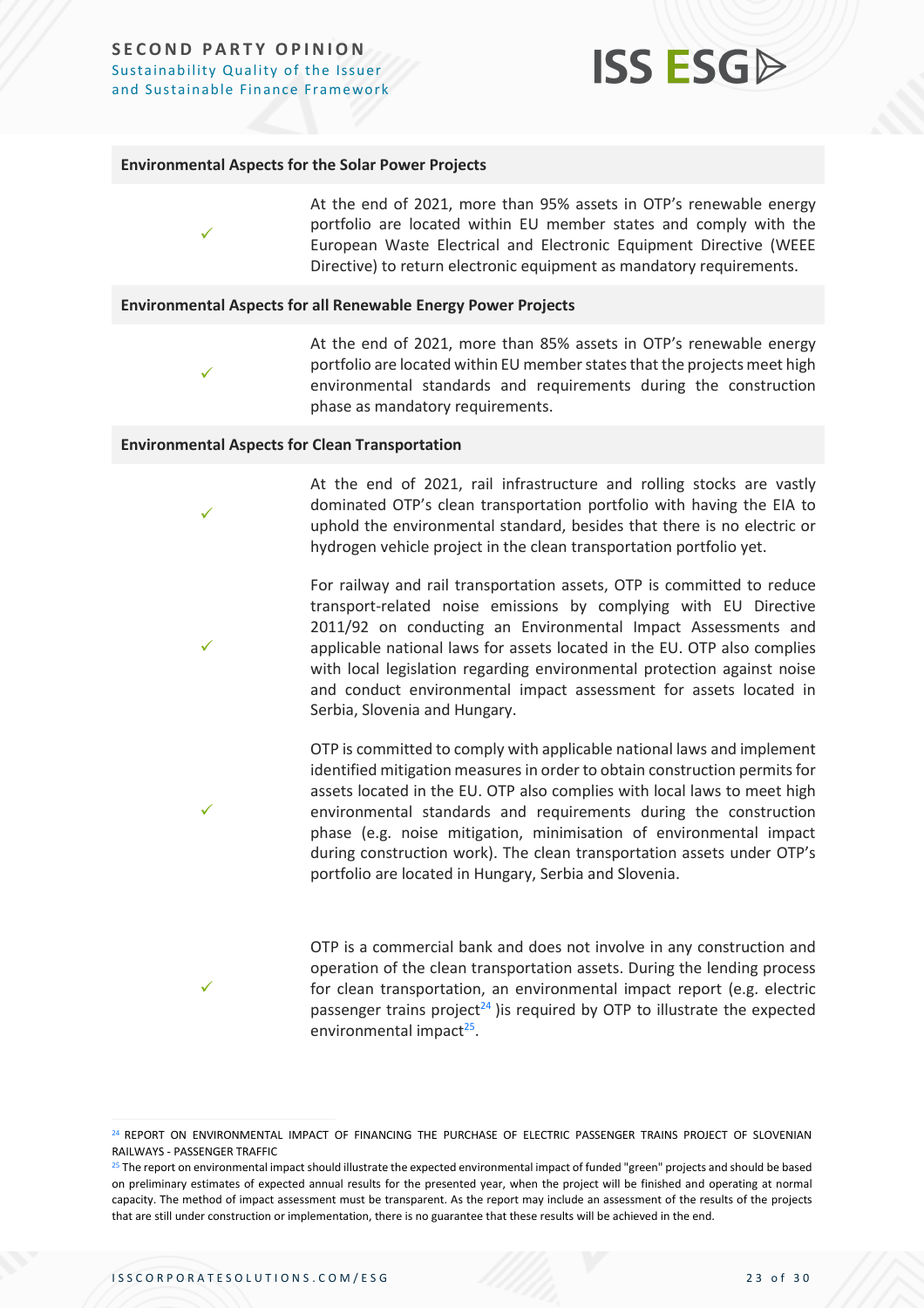

#### **Social KPIs**

✓

#### **Exclusion of controversial activities**

OTP is committed to ensure that controversial business activities are excluded from financing under this framework. OTP has included an exclusion list for activities defined by the NACE nomenclature of the European Union in the framework.

#### **Non-discrimination**

✓

OTP has a code of ethics<sup>26</sup> to promote anti-discrimination to its employees, agents and clients.

<sup>26</sup> OTP's [Code of Ethics](https://www.otpbank.hu/static/portal/sw/file/OTP_EtikaiKodex_EN.pdf)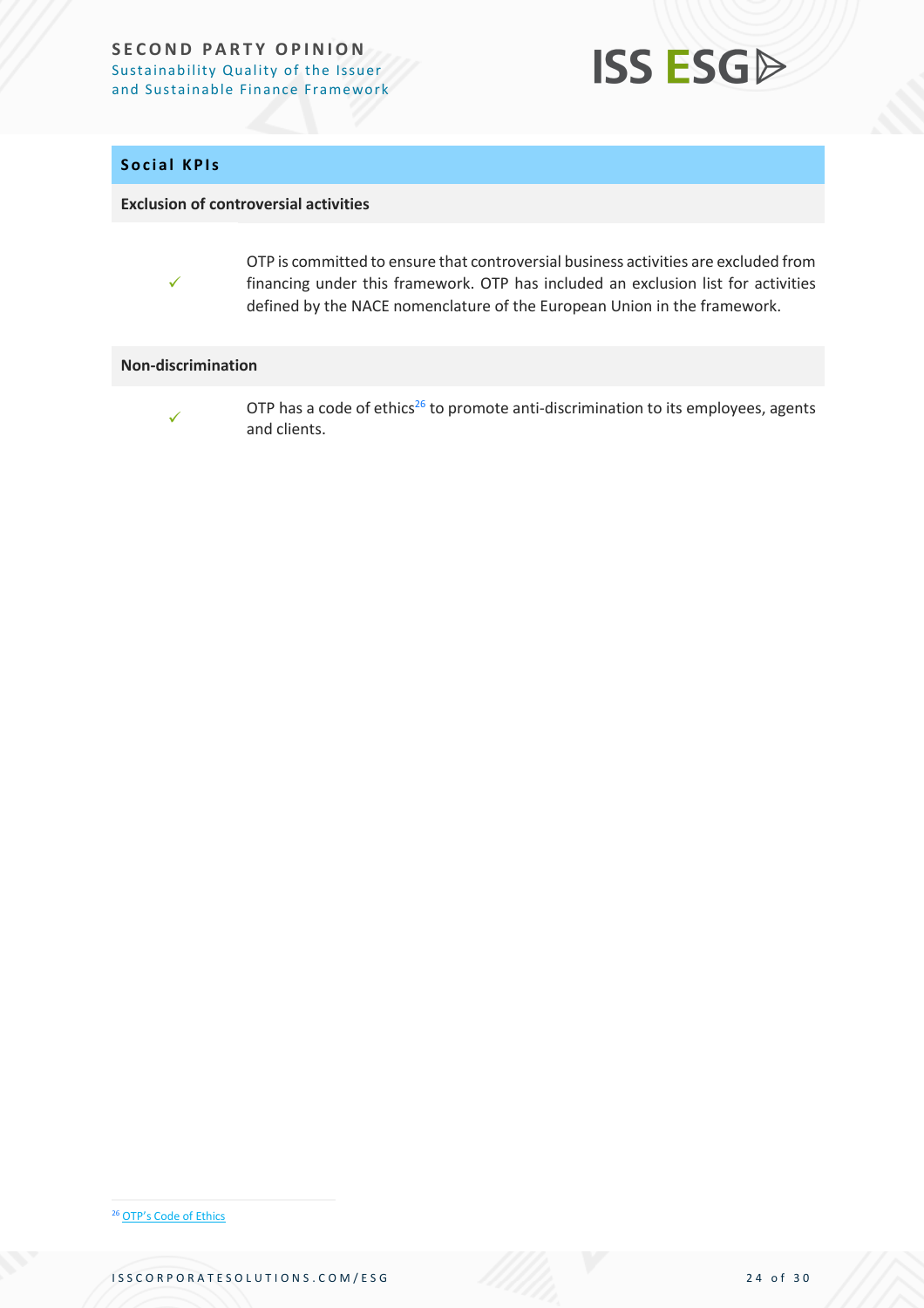

#### DISCLAIMER

- 1. Validity of the SPO: As as long as no substantial changes to the Framework are made
- 2. ISS ESG uses a scientifically based rating concept to analyse and evaluate the environmental and social performance of companies and countries. In doing so, we adhere to standardized procedures to ensure consistent quality of responsibility research worldwide. In addition, we provide Second Party Opinion (SPO) on bonds based on data provided by the issuer.
- 3. We would, however, point out that we do not warrant that the information presented in this SPO is complete, accurate or up to date. Any liability on the part of ISS ESG in connection with the use of these SPO, the information provided in them, and the use thereof shall be excluded. In particular, we point out that the verification of the asset pool is based on random samples and documents submitted by the issuer.
- 4. All statements of opinion and value judgments given by us do not in any way constitute purchase or investment recommendations. In particular, the SPO is no assessment of the economic profitability and creditworthiness of a bond but refers exclusively to the social and environmental criteria mentioned above.
- 5. We would point out that this SPO, certain images, text, and graphics contained therein, and the layout and company logo of ISS ESG and ISS-ESG are the property of ISS and are protected under copyright and trademark law. Any use of such ISS property shall require the express prior written consent of ISS. Use shall be deemed to refer in particular to the copying or duplication of the SPO wholly or in part, the distribution of the SPO, either free of charge or against payment, or the exploitation of this SPO in any other conceivable manner.

The issuer that is the subject of this report may have purchased self-assessment tools and publications from ISS Corporate Solutions, Inc. ("ICS"), a wholly-owned subsidiary of ISS, or ICS may have provided advisory or analytical services to the issuer. No employee of ICS played a role in the preparation of this report. If you are an ISS institutional client, you may inquire about any issuer's use of products and services from ICS by emailin[g disclosure@issgovernance.com.](mailto:disclosure@issgovernance.com)

This report has not been submitted to, nor received approval from, the United States Securities and Exchange Commission or any other regulatory body. While ISS exercised due care in compiling this report, it makes no warranty, express or implied, regarding the accuracy, completeness or usefulness of this information and assumes no liability with respect to the consequences of relying on this information for investment or other purposes. In particular, the research and scores provided are not intended to constitute an offer, solicitation or advice to buy or sell securities nor are they intended to solicit votes or proxies.

Deutsche Börse AG ("DB") owns an approximate 80% stake in ISS HoldCo Inc., the holding company which wholly owns ISS. The remainder of ISS HoldCo Inc. is held by a combination of Genstar Capital ("Genstar") and ISS management. ISS has formally adopted policies on non-interference and potential conflicts of interest related to DB, Genstar, and the board of directors of ISS HoldCo Inc. These policies are intended to establish appropriate standards and procedures to protect the integrity and independence of the research, recommendations, ratings and other analytical offerings produced by ISS and to safeguard the reputations of ISS and its owners. Further information regarding these policies are available a[t https://www.issgovernance.com/compliance/due-diligence-materials.](https://www.issgovernance.com/compliance/due-diligence-materials)

© 2022 | Institutional Shareholder Services and/or its affiliates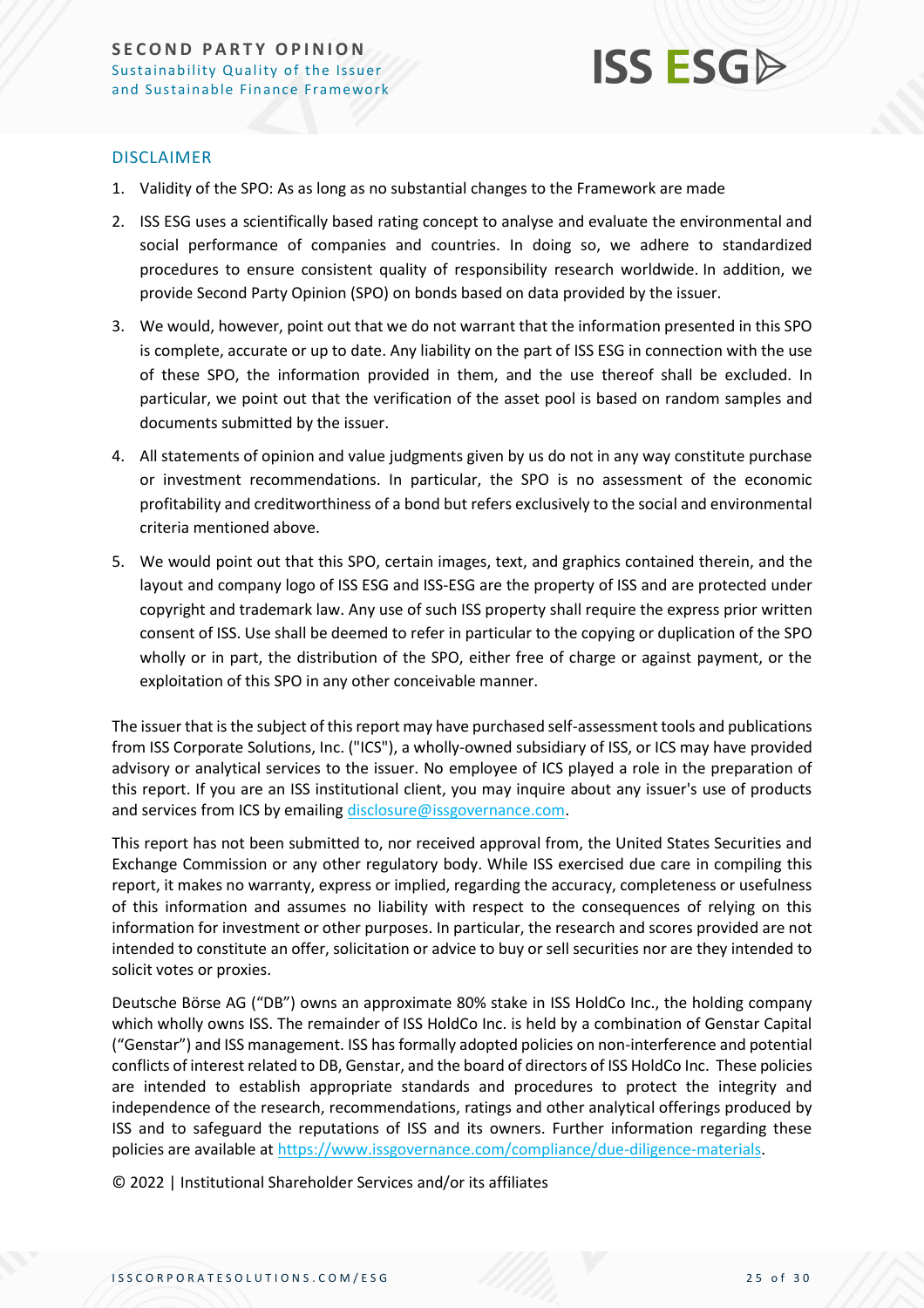

## <span id="page-25-0"></span>ANNEX 1: Methodology

#### ISS ESG Green & Social KPIs

The ISS ESG Green & Social Bond KPIs serve as a structure for evaluating the sustainability quality – i.e. the social and environmental added value – of the use of proceeds of OTP's Sustainable Finance Instruments.

It comprises firstly the definition of the use of proceeds category offering added social and/or environmental value, and secondly the specific sustainability criteria by means of which this added value and therefore the sustainability performance of the assets can be clearly identified and described.

The sustainability criteria are complemented by specific indicators, which enable quantitative measurement of the sustainability performance of the assets and which can also be used for reporting. If a majority of assets fulfill the requirement of an indicator, this indicator is then assessed positively. Those indicators may be tailor-made to capture the context-specific environmental and social risks.

#### Environmental and social risks assessment methodology

ISS ESG evaluates whether the assets included in the asset pool match the eligible project category and criteria listed in the Green & Social Bond KPIs.

All percentages refer to the amount of assets within one category (e.g. wind power). Additionally, the assessment "no or limited information is available" either indicates that no information was made available to ISS ESG or that the information provided did not fulfil the requirements of the ISS ESG Green & Social Bond KPIs.

The evaluation was carried out using information and documents provided to ISS ESG on a confidential basis by OTP (e.g. Due Diligence Reports). Further, national legislation and standards, depending on the asset location, were drawn on to complement the information provided by the issuer.

#### Assessment of the contribution and association to the SDG

The 17 Sustainable Development Goals (SDGs) were endorsed in September 2015 by the United Nations and provide a benchmark for key opportunities and challenges toward a more sustainable future. Using a proprietary method, ISS ESG identifies the extent to which OTP's Sustainable Finance Instruments contributes to related SDGs.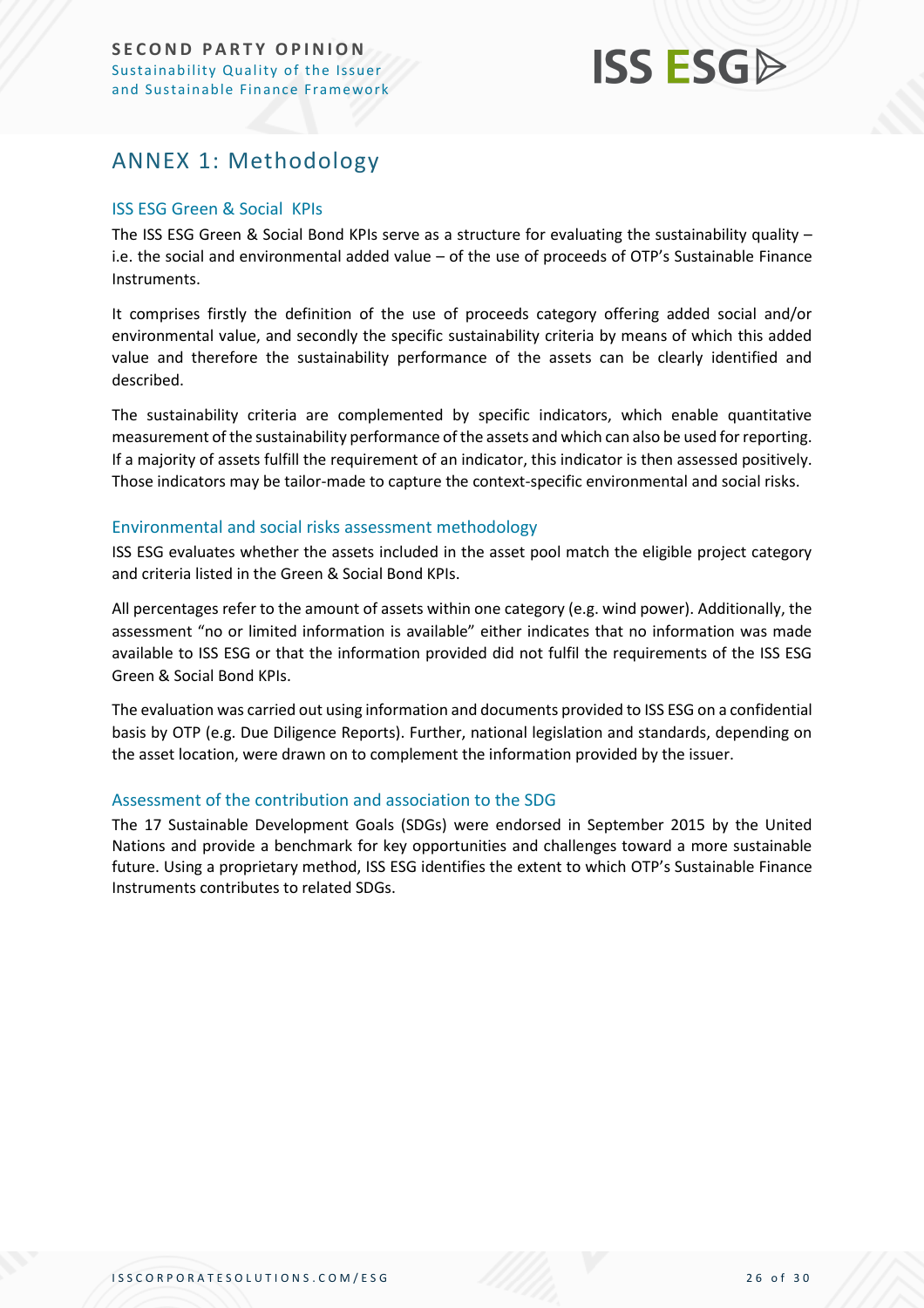## **ISS ESG**

## <span id="page-26-0"></span>ANNEX 2: ISS ESG Corporate Rating Methodology

The following pages contain methodology description of the ISS ESG Corporate Rating.

#### Methodology - Overview

The ESG Corporate Rating methodology was originally developed by Institutional Shareholder Services Germany (formerly oekom research) and has been consistently updated for more than 25 years.

**ESG Corporate Rating** - The ESG Corporate Rating universe, which is currently expanding from more than 8,000 corporate issuers to a targeted 10,000 issuers in 2020, covers important national and international indices as well as additional companies from sectors with direct links to sustainability and the most important bond issuers that are not publicly listed companies.

The assessment of a company's social & governance and environmental performance is based on approximately 100 environmental, social and governance indicators per sector, selected from a pool of 800+ proprietary indicators. All indicators are evaluated independently based on clearly defined performance expectations and the results are aggregated, taking into account each indicator's and each topic's materiality-oriented weight, to yield an overall score (rating). If no relevant or up-to-date company information with regard to a certain indicator is available, and no assumptions can be made based on predefined standards and expertise, e.g. known and already classified country standards, the indicator is assessed with a D-.

In order to obtain a comprehensive and balanced picture of each company, our analysts assess relevant information reported or directly provided by the company as well as information from reputable independent sources. In addition, our analysts actively seek a dialogue with the assessed companies during the rating process and companies are regularly given the opportunity to comment on the results and provide additional information.

**Analyst Opinion** - Qualitative summary and explanation of the central rating results in three dimensions:

(1) Opportunities - assessment of the quality and the current and future share of sales of a company's products and services, which positively or negatively contribute to the management of principal sustainability challenges.

(2) Risks - summary assessment of how proactively and successfully the company addresses specific sustainability challenges found in its business activity and value chain, thus reducing its individual risks, in particular regarding its sector's key issues.

(3) Governance - overview of the company's governance structures and measures as well as of the quality and efficacy of policies regarding its ethical business conduct.

**Norm-Based Research - Severity Indicator** - The assessment of companies' sustainability performance in the ESG Corporate Rating is informed by a systematic and comprehensive evaluation of companies' ability to prevent and mitigate ESG controversies. ISS ESG conducts research and analysis on corporate involvement in verified or alleged failures to resp[ect recognized standards for responsible business conduct through](https://www.issgovernance.com/esg/screening/esg-screening-solutions/#nbr_techdoc_download)  [Norm-Based](https://www.issgovernance.com/esg/screening/esg-screening-solutions/#nbr_techdoc_download) Research.

Norm-Based Research is based on authoritative standards for responsible business conduct such as the UN Global Compact, the OECD Guidelines for Multinational Enterprises, the UN Guiding Principles for Business and Human Rights and the Sustainable Development Goals.

As a stress-test of corporate disclosure, Norm-Based Research assesses the following:

- Companies' ability to address grievances and remediate negative impacts
- Degree of verification of allegations and claims
- Severity of impact on people and the environment, and systematic or systemic nature of malpractices

Severity of impact is categorized as Potential, Moderate, Severe, Very severe. This informs the ESG Corporate Rating.

**Decile Rank** - The Decile Rank indicates in which decile (tenth part of total) the individual Corporate Rating ranks within its industry from 1 (best – company's rating is in the first decile within its industry) to 10 (lowest – company's rating is in the tenth decile within its industry). The Decile Rank is determined based on the underlying numerical score of the rating. If the total number of companies within an industry cannot be evenly divided by ten, the surplus company ratings are distributed from the top (1 decile) to the bottom. If there are Corporate Ratings with identical absolute scores that span a division in decile ranks, all ratings with an equal decile score are classified in the higher decile, resulting in a smaller number of Corporate Ratings in the decile below.

**Distribution of Ratings** - Overview of the distribution of the ratings of all companies from the respective industry that are included in the ESG Corporate Rating universe (company portrayed in this report: dark blue).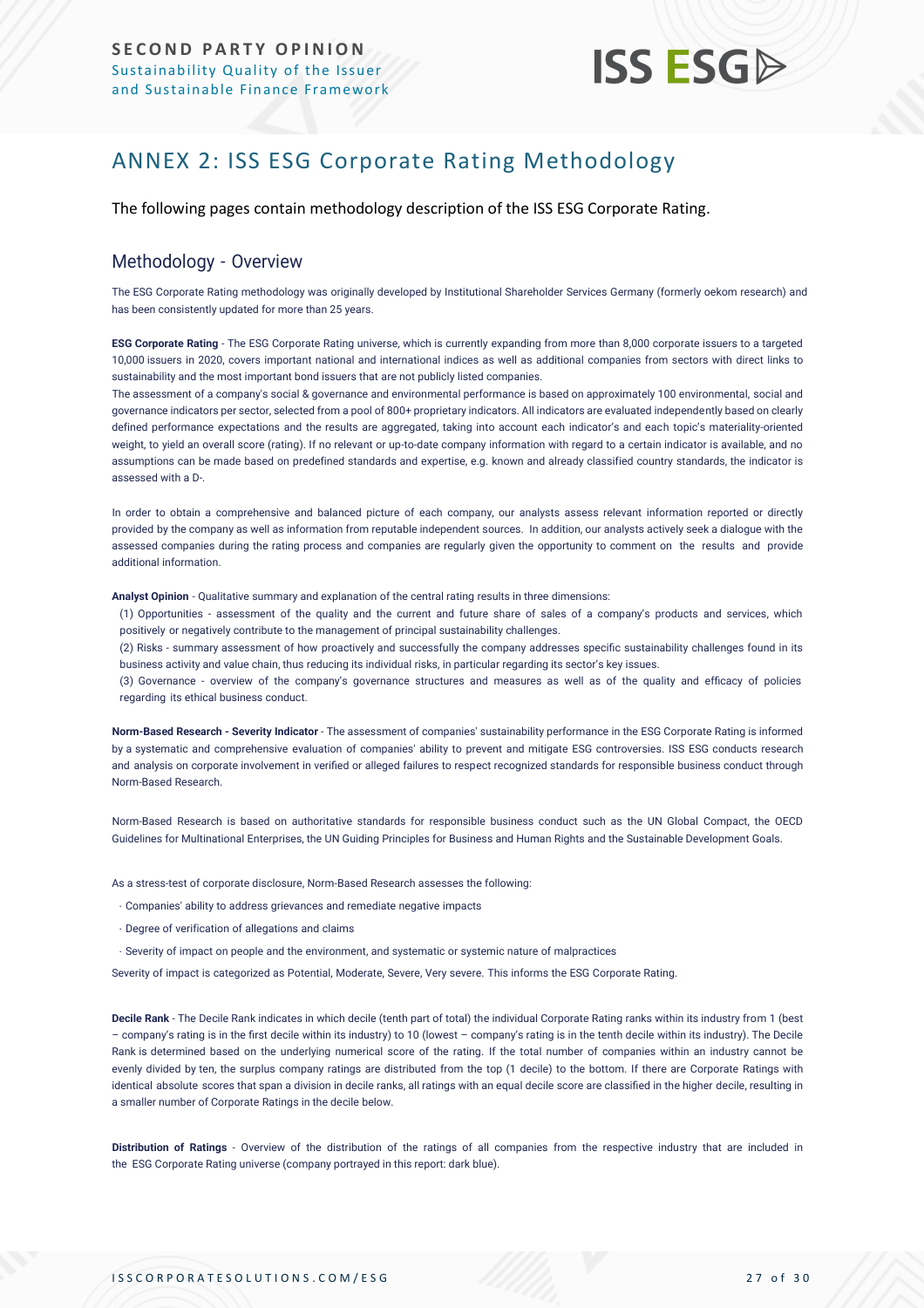

**Industry Classification** - The social and environmental impacts of industries differ. Therefore, based on its relevance, each industry analyzed is classified in a Sustainability Matrix.

Depending on this classification, the two dimensions of the ESG Corporate Rating, the Social Rating and the Environmental Rating, are weighted and the sector-specific minimum requirements for the ISS ESG Prime Status (Prime threshold) are defined (absolute best-in-class approach).



**Industry Leaders** - List (in alphabetical order) of the top three companies in an industry from the ESG Corporate Rating universe at the time of generation of this report.

**Key Issue Performance** - Overview of the company's performance with regard to the key social and environmental issues in the industry, compared to the industry average.

**Performance Score** - The ESG Performance Score allows for cross-industry comparisons using a standardized best-in-class threshold that is valid across all industries. It is the numerical representation of the alphabetic ratings (D- to A+) on a scale of 0 to 100 with 50 representing the prime threshold. All companies with values greater than 50 are Prime, while companies with values less than 50 are Not Prime. As a result, intervals are of varying size depending on the original industry-specific prime thresholds.

**Rating History** - Development of the company's rating over time and comparison to the average rating in the industry.

**Rating Scale** - Companies are rated on a twelve-point scale from A+ to D-:

A+: the company shows excellent performance.

D-: the company shows poor performance (or fails to demonstrate any commitment to appropriately address the topic).

Overview of the range of scores achieved in the industry (light blue) and indication of the grade of the company evaluated in this report (dark blue).

**Sources of Information** - A selection of sources used for this report is illustrated in the annex.

**Status & Prime Threshold** - Companies are categorized as Prime if they achieve/exceed the sustainability performance requirements (Prime threshold) defined by ISS ESG for a specific industry (absolute best-in-class approach) in the ESG Corporate Rating. Prime companies are sustainability leaders in their industry and are better positioned to cope with material ESG challenges and risks, as well as to seize opportunities, than their Not Prime peers. The financial materiality of the Prime Status has been confirmed by performance studies, showing a continuous outperformance of the Prime portfolio when compared to conventional indices over more than 14 years. Metrics and the disclose of the silence is original to the CD Corporate Batis, the second metrics and the silence of transparency of the same second metrics and the silence of the silence of the silence of the silence of t

**Transparency Level** - The Transparency Level indicates the company's materiality-adjusted disclosure level regarding the environmental and social performance indicators defined in the ESG Corporate Rating. It takes into consideration whether the company has disclosed relevant information regarding a specific indicator, either in its public ESG disclosures or as part of the rating feedback process, as well as the indicator's materiality reflected in its absolute weight in the rating. The calculated percentage is classified in five transparency levels following the scale below.

- 0% < 20%: very low 20% - < 40%: low 40% - < 60%: medium 60% - < 80%: high
- 80% 100%: very high

For example, if a company discloses information for indicators with a cumulated absolute weight in the rating of 23 percent, then its Transparency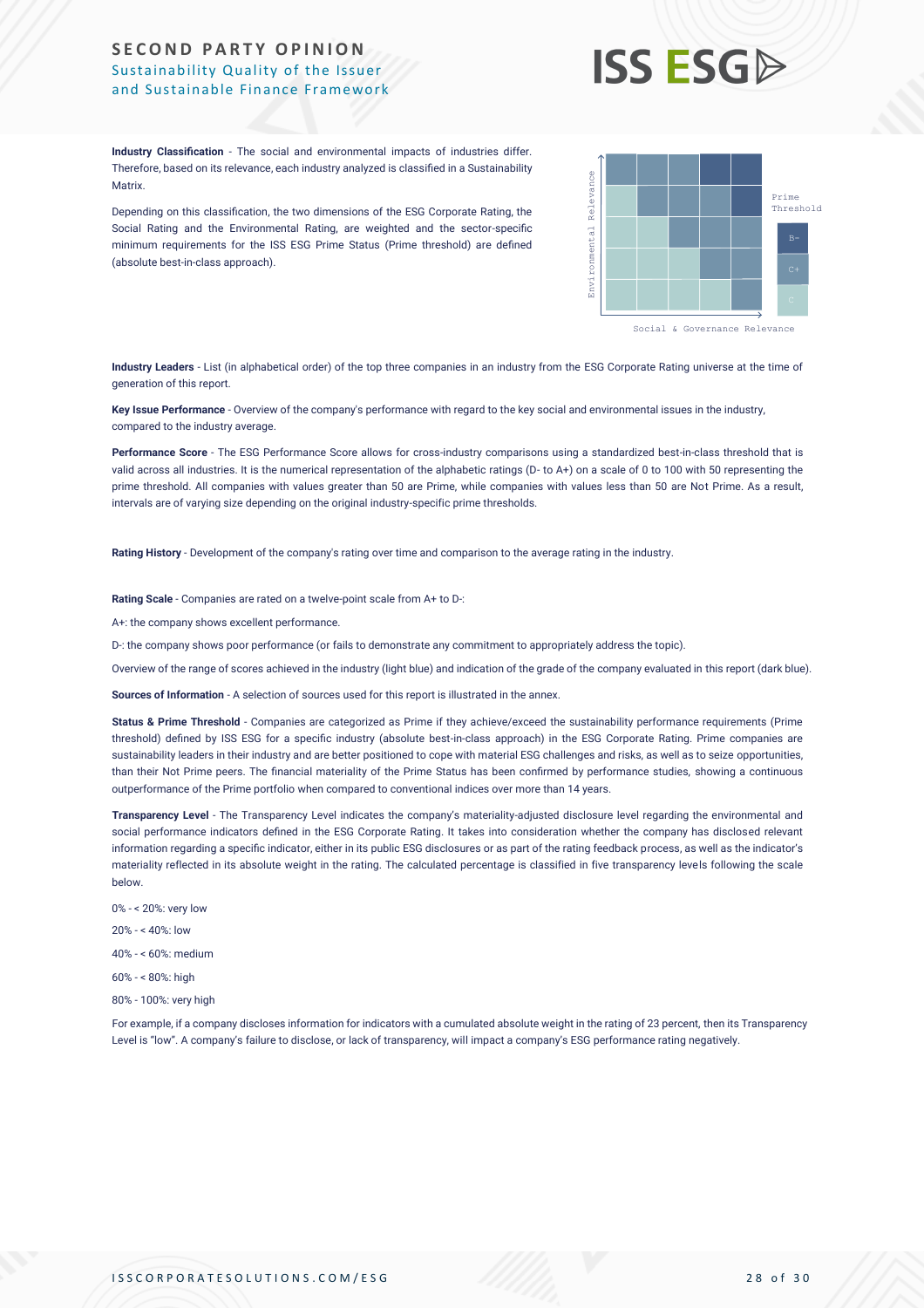

## <span id="page-28-0"></span>ANNEX 3: Quality management processes

#### **SCOPE**

OTP commissioned ISS ESG to compile a Sustainable Finance Instruments SPO. The Second Party Opinion process includes verifying whether the Sustainable Finance Framework aligns with the ICMA's GBP and SBP as well as LMA's GLP and SLP and to assess the sustainability credentials of its Sustainable Finance Instruments, as well as the issuer's sustainability strategy.

#### **CRITERIA**

Relevant Standards for this Second Party Opinion

- **E** International Capital Market Association (ICMA) Green Bond Principles (GBP), updated as of June 2021 and Social Bond Principles (SBP), updated as of June 2021.
- Loan Market Association (LMA) Green Loan Principles (GLP) updated as of February 2021 and Social Loan Principles (SLB), updated as of April 2021.
- **EXECT AS ESG Key Performance Indicators relevant for Use of Proceeds categories selected by the issuer**

#### ISSUER'S RESPONSIBILITY

OTP's responsibility was to provide information and documentation on:

- **Framework**
- **Eligibility criteria**
- Documentation of ESG risks management at the Framework level

#### ISS ESG's VERIFICATION PROCESS

ISS ESG is one of the world's leading independent environmental, social and governance (ESG) research, analysis and rating houses. The company has been actively involved in the sustainable capital markets for over 25 years. Since 2014, ISS ESG has built up a reputation as a highly-reputed thought leader in the green and social bond market and has become one of the first CBI approved verifiers.

ISS ESG has conducted this independent Second Party Opinion of the Sustainable Finance Instruments to be issued by OTP based on ISS ESG methodology and in line with the ICMA's GBP and SBP as well as LMA's GLP and SLP.

The engagement with OTP took place in April to May 2022.

#### ISS ESG's BUSINESS PRACTICES

ISS has conducted this verification in strict compliance with the ISS Code of Ethics, which lays out detailed requirements in integrity, transparency, professional competence and due care, professional behaviour and objectivity for the ISS business and team members. It is designed to ensure that the verification is conducted independently and without any conflicts of interest with other parts of the ISS Group.